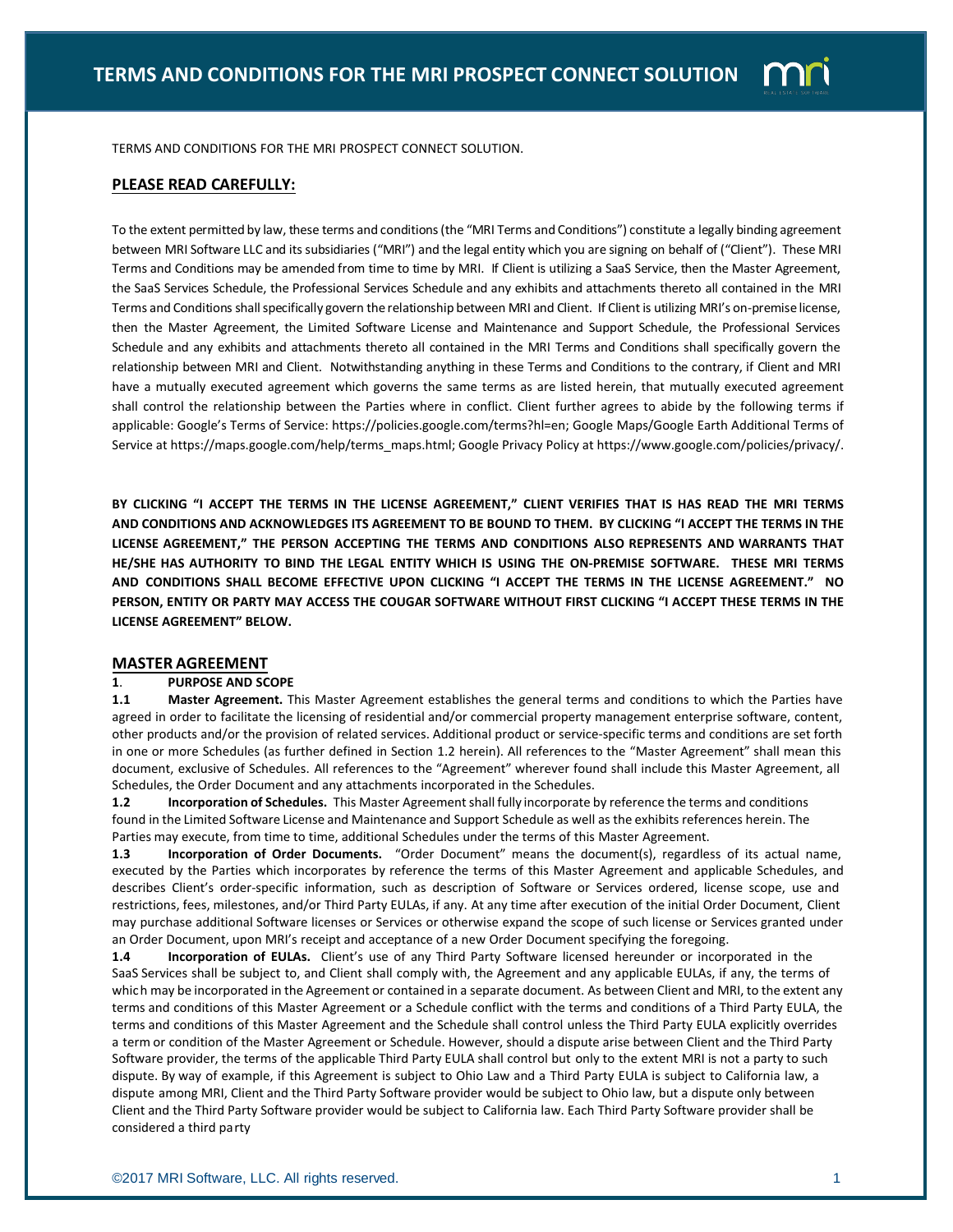

beneficiary of the Agreement, with rights to enforce the terms of the Agreement and the EULA, if any, against Client, pursuant to the terms of Section 10.14 below.

**1.5 Administrators.** For the purposes of this Agreement, "Administrators" means the individual so designated by Client on the Order Document. An Administrator has full administrative privileges for all Software and Services, including without limitation (i) creating, deleting or modifying databases or user accounts; (ii) creating, deleting, copying, restoring or requesting copies of databases; (iii) requesting security and audit reporting; (iv) security class modification; and (v) site modification. Once named, the Administrator(s) shall have sole authority to instruct MRI and make decisions on behalf of Client regarding Client's use of the Software or Services. MRI shall be entitled to rely upon any representation of the Administrator(s) without further verification of authority. MRI may, from time to time, in its sole discretion, require written documentation of Client verifying the authority or continued authority of any Administrator, which Client shall provide upon request. At least one (1) Administrator must be a Designated Support Contact. An Administrator must be an employee of the Client.

**1.6 Designated Support Contact.** For the purposes of this Agreement, "Designated Support Contacts" means the Client employees so designated by Client on the Order Document. The Client shall have the number of Designated Support Contacts as designated on the Order Document. Only a Designated Support Contact shall be permitted to contact MRI for any Maintenance and Support services and shall have the authority to (i) log case requests; and (ii) receive status updates on cases. A Designated Support Contact must be an employee of the Client.

**1.7 Client User.** For the purposes of this Agreement, "Client User" means a Client employee or Client Affiliate, acting directly on behalf of Client and using the Software or Services solely for the purpose of the Client's internal business operations. If an Affiliate is a Client User, Client warrants that it has the authority to bind such Affiliate(s) to the terms of the Agreement and any applicable Schedule and further warrants that Client shall be jointly and severally responsible (with any such Affiliates) for a breach of such terms by its Affiliates. Client shall only permit Client Users to access and use any Software or Service and represents and warrants that all Client Users shall comply with the terms and conditions of use set forth in this Agreement and each such Client User shall be bound by a nondisclosure agreement with provisions that are at least as restrictive as the terms of this Agreement. Client shall indemnify and hold MRI harmless for all loss, damages, costs and expenses (including reasonable attorneys' fees) incurred by MRI for any breach or other violation of this Agreement by a Client User. An independent contractor, agent or other third party acting on behalf of Client may be deemed a Client User upon prior written consent of MRI, which MRI shall determine in its sole discretion, and may require such independent contractor, agent or other third party to certify with or enter contractual terms with MRI acceptable to MRI. In no event shall the combined use of the Software or Services hereunder by Client and its Client Users exceed the Licensed Metrics authorized under the applicable Order Document.

### **2. DEFINITIONS**

"**Affiliate**" means an entity controlling, controlled by or under common control with a Party to the Agreement where control means the ownership or control, directly or indirectly, of more than fifty percent (50%) of all the voting power of the shares (or other securities or rights) entitled to vote for the election of directors or other governing authority.

"**Client**" means the entity that has entered into this Agreement with MRI. "Client" also refers to Affiliates authorized to use the Software and Services in accordance with Section 1.7.

"**Client Data**" means any data and information that Client provides, generates, transfers or makes available to MRI under the Agreement, whether printed, electronic, or in some other format. Client Data shall also include data and information belonging to Client's customers.

"**Content**" means any information, data, text, software, music, sound, photographs, graphics, video messages or other material to which Client is provided access through MRI or the Software.

"**Configurations**" means, regardless of whether such Configurations are performed by MRI, Client or Client User, (i) configurations implemented through use of the MRI application toolkit or other MRI approved industry standard toolkit, and not through source code change, or (ii) modifications to standard services reports. Notwithstanding any other provision in the Agreement, if Client has Configurations performed by a third party, such third party must be qualified as a Client User pursuant to Section 1.7 prior to the disclosure of any MRI Confidential Information to such third party.

"**Documentation**" means the user instructions, release notes, Functional Specifications, manuals and on-line help files in the form generally made available by MRI, regarding the use of the applicable Software.

"**Functional Specifications**" means those specifications of the MRI Software's functionality as set forth on www.mrisoftware.com/MRIfunctionalspecs.asp, which specifications may be updated from time to time by MRI upon posting new specifications at such web page address.

"**Intellectual Property**" means any and all intellectual property rights, recognized in any country or jurisdiction in the world, now or hereafter existing, and whether or not perfected, filed or recorded, including without limitation inventions, technology, patents rights (including patent applications and disclosures), copyrights, trade secrets, trademarks, service marks, trade dress, methodologies, procedures, processes, know-how, tools, utilities, techniques, various concepts, ideas, methods, models, templates, software, source code, algorithms, the generalized features of the structure, sequence and organization of software, user interfaces and screen designs, general purpose consulting and software tools, utilities and routines, and logic, coherence and methods of operation of systems, training methodology and materials, which MRI has created, acquired or otherwise has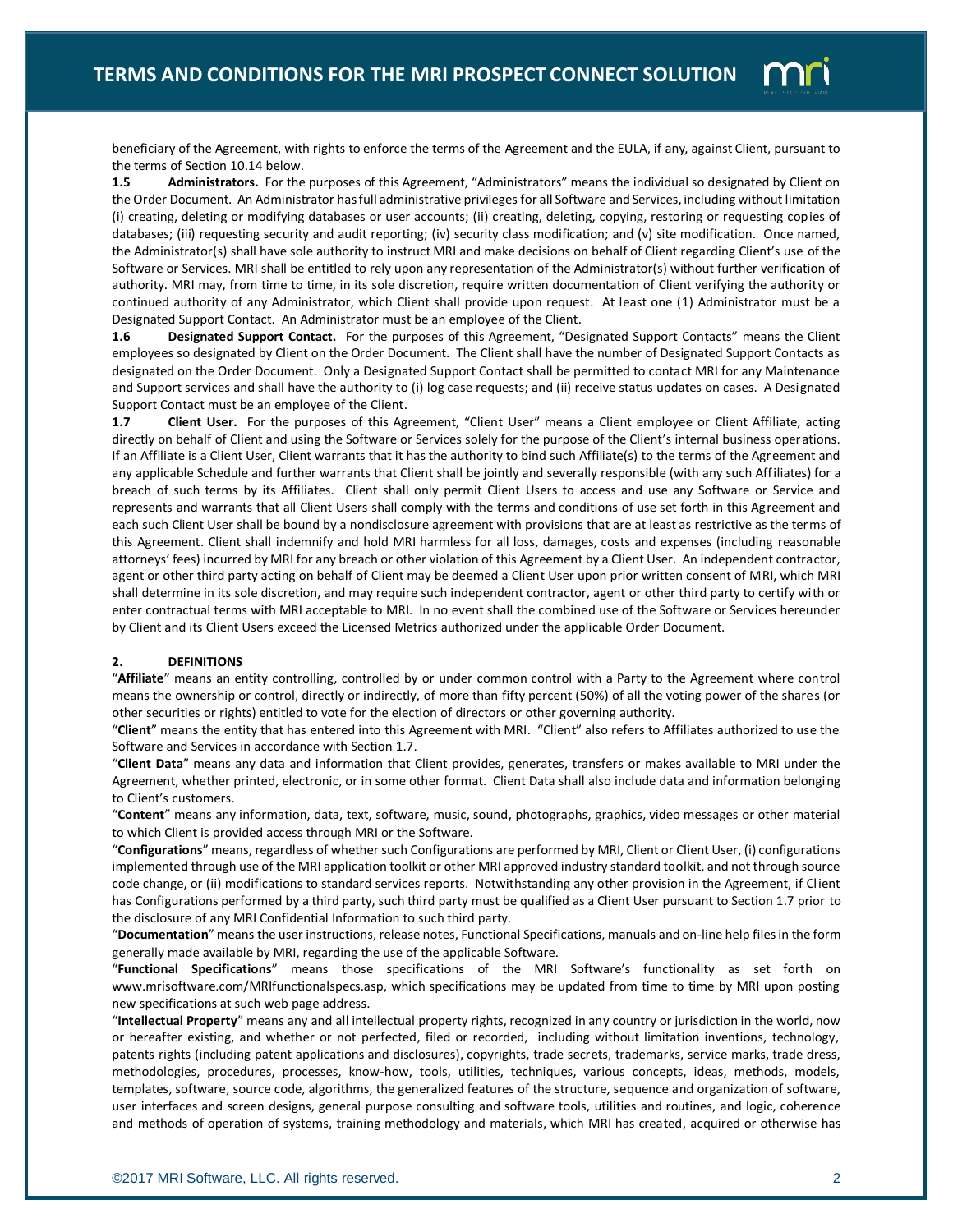

rights in, and may, in connection with the performance of Services hereunder, create, employ, provide, modify, create, acquire or otherwise obtain rights in.

"**License Metrics**" means the limitation on the usage of each of the Software and Maintenance and Support services as designated and/or defined in the applicable Order Document by a term such as the number of leases, units, assets, users and the like.

"**Maintenance and Support**" includes (i) phone assistance and workarounds so that the Software operates in material conformance with the Functional Specifications, and (ii) Updates, all of which are provided under MRI's Maintenance and Support Policies (as may be amended by MRI from time to time) in effect at the time the Support is provided. For the avoidance of doubt, Support excludes Professional Services.

"**Maintenance and Support Policies**" means those policies and procedures that are found on MRI's website at http://mymri.mrisoftware.com, which may be subject to update by MRI from time to time.

"MRI Software" means each MRI-developed and/or MRI-owned software product in machine readable object code (not source code), the Documentation for such product, and any Updates and Upgrades thereto (if purchased by Client).

"**Professional Services**" means data conversion, implementation, site planning, configuration, integration and deployment of the Software or SaaS Services, training, project management and other consulting services.

"**Protected Materials**" means Software, Content, Services, Configurations, license keys and MRI's or its licensors' Intellectual Property or Confidential Information.

"**SaaS Services**" the provision of the Software and/or Content as a service which is hosted by MRI or its hosting providers and which is accessed by Client via the internet, as more fully described in the SaaS Services Schedule and associated Order Document(s).

"**Services**" means collectively (i) the Professional Services; (ii) Maintenance and Support, and (iii) SaaS Services.

"**Software**" means collectively the MRI Software and Third Party Software.

"**Third Party EULA**" or "**EULA**": the end user license agreement, if any, that accompanies or pertains to the Third Party Software, and that is incorporated into the Agreement, appended to the Order Document or is otherwise published by the third party supplier, and which governs the use of or access by Client to the applicable Third Party Software.

"**Third Party Software**" means software in object code form, including Documentation, Updates and Upgrades (if purchased by Client) , owned by an entity other than MRI which are to be provided to Client by MRI on a pass-through, reseller or OEM basis pursuant to the terms of the EULA.

"**Updates**" means a new version of the Software, if and when developed after the effective date of the Order Document, which MRI makes generally available to its customers as part of the Maintenance and Support. Updates include bug fixes, patches, error corrections, non-new platform changes, or minor modifications or revisions to the Software that enhance existing performance. Updates exclude Upgrades and new products, modules or functionality for which MRI generally charges a separate fee.

"**Upgrade**" means a new Software release that may contain (i) new applications; (ii) major functionality enhancements or improvements; and/or (iii) a new platform, which MRI designates as an Upgrade and for which MRI charges a separate license fee or, at MRI's election, new modules or products, or major releases that include significant feature enhancements or significant architectural modifications for which MRI charges an incremental upgrade fee.

IF YOU ARE INSTALLING AND OPERATING THE SYSTEM IN AUSTRALIA, THE FOLLOWING DEFINITION SHALL ALSO APPLY, "Insolvent" means being an insolvent under administration or insolvent (each as defined in the *Corporations Act 2001* (Cwlth)) or having a controller (as defined in the *Corporations Act 2001* (Cwlth)) appointed, or being in receivership, in receivership and management, in liquidation, in provisional liquidation, under administration, wound up, subject to any arrangement, assignment or composition, protected from creditors under any statute, dissolved (other than to carry out a reconstruction while solvent) or being otherwise unable to pay debts when they fall due or having something with the same or a similar effect happen under the laws of any jurisdiction.

## **3. FINANCIAL TERMS**

**3.1 Fees and Payment Terms.** Fees are specified in the applicable Order Document. Fees are exclusive of, and Client is responsible for, shipping costs. Payment of all fees is due thirty (30) days after the invoice date, unless otherwise agreed in the Order Document. Interest accrues on past due balances at the lesser of a 1½% per month or the highest rate allowed by law.

If Client fails to make payments of any fees due under the Agreement, Client shall be in material breach of this Agreement. MRI will be entitled to suspend its performance upon ten (10) day written notice to Client and/or to modify the payment terms, and to require full payment before any additional performance is rendered by MRI. Notwithstanding any of MRI's rights enumerated in Sections 3.1 or 9 of this Master Agreement, if Client fails to timely pay applicable fees under an Order Document, MRI shall be entitled to collect all past and current amounts due and owing, and to accelerate all future amounts to be due, such that all remaining periodic payments for the then current term of the applicable Order Document are immediately due and owing. Client shall be responsible to pay any collection expenses (including attorneys' fees) incurred by MRI.

Unless expressly provided otherwise, fees paid or payable for Software licenses, SaaS Services or Maintenance and Support are not contingent under any circumstances upon the performance of any Professional Services.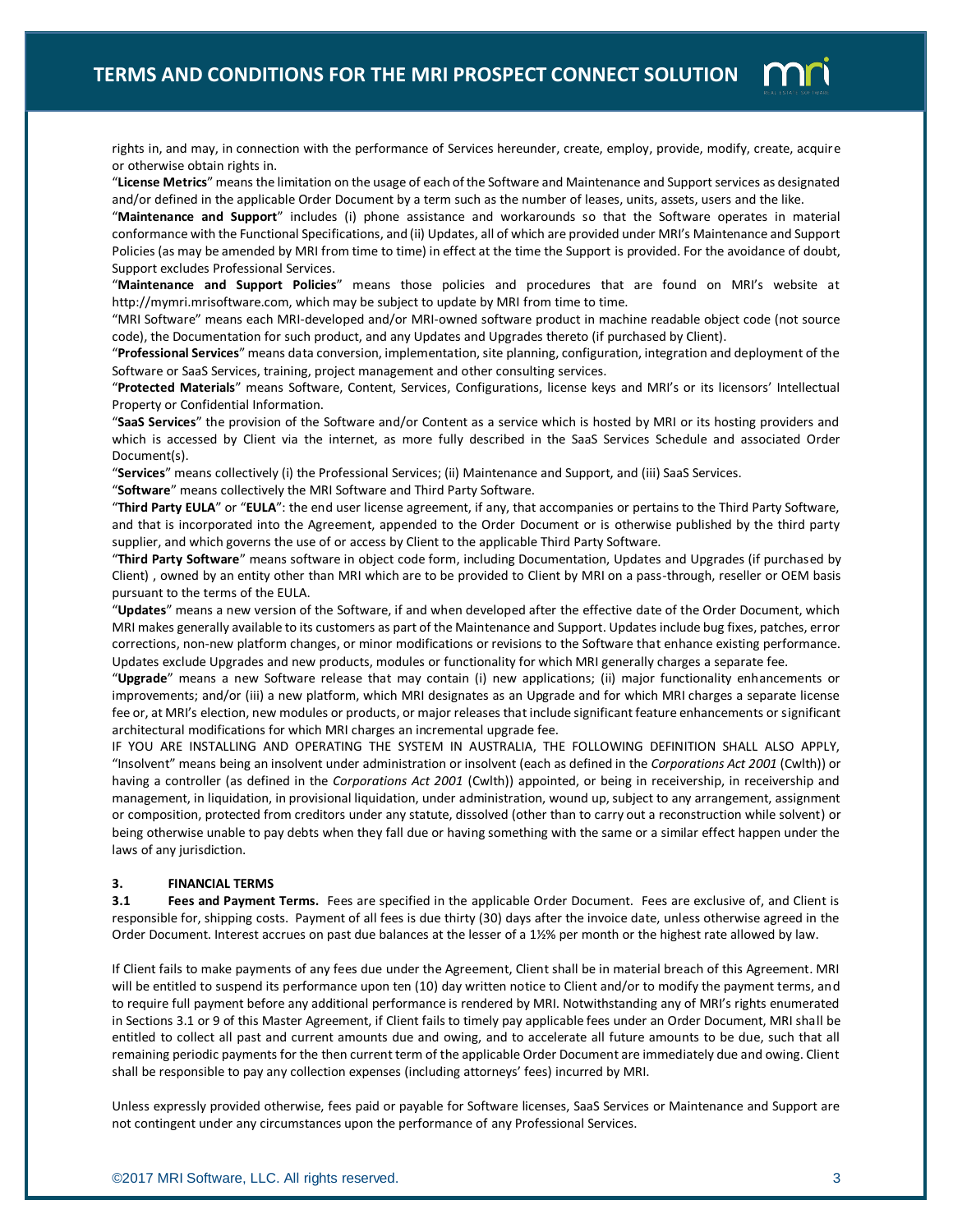

**3.2** Taxes. Unless expressly provided otherwise, the prices in the Agreement do not include taxes. Client agrees to pay any taxes, other than those based on MRI's net income, arising out of the Agreement. If Client is tax-exempt, Client agrees to send MRI a copy of its tax-exempt certificate prior to execution of a Schedule. Client agrees to indemnify MRI from any liability or expense incurred by MRI as a result of Client's failure or delay in paying taxes due.

**3.3** Travel Expenses. Unless otherwise noted within the Order Document, MRI's reasonable travel and lodging expenses incurred by MRI in the performance of Services on Client's site will be billed separately at actual cost.

## **4. CONFIDENTIALITY**

**4.1 Defined.** By virtue of the Agreement, the Parties may be exposed to or be provided with certain confidential and proprietary information of the other Party or third parties, including but not limited to information designated as confidential in writing or information which by its nature ought to be in good faith considered confidential and proprietary to the disclosing Party ("Confidential Information"). Confidential Information of MRI and/or its licensors includes but is not limited to the terms and conditions (but not the existence) of the Agreement, including without limitation all Order Documents, fees and charges, all trade secrets, software, source code, object code, specifications, documentation, business plans, customer lists and customerrelated information, financial information, proposals, budgets as well as results of testing and benchmarking of the Software or Services, product roadmap, data and other information of MRI and its licensors relating to or embodied in the Software or Documentation. MRI's placement of a copyright notice on any portion of any Software will not be construed to mean that such portion has been published and will not derogate from any claim that such portion contains proprietary and confidential information of MRI.

**4.2 Non-Disclosure.** Each Party will protect the other Party's Confidential Information from unauthorized use or dissemination and use the same degree of care that each such Party uses to protect its own confidential information, but in no event less than a reasonable amount of care. Neither Party will use Confidential Information of the other Party for purposes other than those necessary to directly further the purposes of the Agreement. Neither Party will disclose to third parties Confidential Information of the other Party without prior written consent of such other Party.

**4.3 Exceptions**. Information shall not be considered Confidential Information to the extent, but only to the extent, that the receiving Party can establish that such information (i) is or becomes generally known or available to the public through no fault of the receiving Party; (ii) was rightfully in the receiving Party's possession before receipt from the disclosing Party free of any obligation to keep it confidential; (iii) is lawfully obtained from a third party who has the right to make such disclosure; or (iv) has been independently developed by the receiving Party without reference to any Confidential Information of the disclosing Party.

**4.4 Compelled Disclosure.** The receiving Party may disclose Confidential Information of the disclosing Party if it is compelled by law to do so, provided the receiving Party gives the disclosing Party sufficient prior notice of such compelled disclosure (to the extent legally permitted) to permit the disclosing Party a reasonable opportunity to object to the compelled disclosure and to allow the disclosing Party the opportunity to seek a protective order or other appropriate remedy. The receiving Party shall provide reasonable assistance, at the disclosing Party's cost, if the disclosing Party wishes to contest the disclosure.

**4.5 Remedy/Injunctive Relief.** The Parties acknowledge that disclosure of any Confidential Information may give rise to irreparable injury to the Party whose information is disclosed, which injury may be inadequately compensated in damages. Therefore, either Party may seek injunctive relief against the other Party's breach or threatened breach of this Section 4 as well as any other legal remedies that are available.

## **5. PRIVACY**

Client represents and warrants that before providing non-public personal or financial information to MRI or its agents, it will comply with any laws applicable to the disclosure of personal information, including providing notices to or obtaining permission from third parties to allow sharing of their personal information with MRI under the Agreement. Notwithstanding anything in this Agreement to the contrary, Client hereby grants to MRI a perpetual, non-cancelable, worldwide, non-exclusive right to utilize any data that arises from the use of the Protected Materials by Client whether disclosed on or prior to the Effective Date for any legitimate business purpose, including the right to sublicense such data to third parties, subject to all legal restrictions regarding the use and disclosure of such information.

If Client provides personal data to MRI from data subjects in Australia, Canada or the European Union ("EU"), then Client hereby (a) acknowledges that in connection with any products or services provided by MRI under this Agreement, MRI may transfer/access/store/process personal data outside of Australia, the EU and Canada in countries (such as the United States) that under Australian or EU laws (as may be applicable) may not ensure an adequate level of data protection (the "Data Transfer"); and (b) consents to such Data Transfer, and Client shall ensure that it complies with all applicable EU and Canadian laws that apply to Client as the data controller of such personal data in connection with the Data Transfer. MRI will take reasonable measures to protect the security of such personal data transferred by Client to MRI.

## **6. LIMITED RIGHTS AND OWNERSHIP**

**6.1 Reservation of Rights.** All rights not expressly granted in the Agreement are reserved by MRI and its licensors. Client acknowledges that: (i) all Software is licensed and not sold and all Content is subscribed to and not sold; (ii) Client acquires only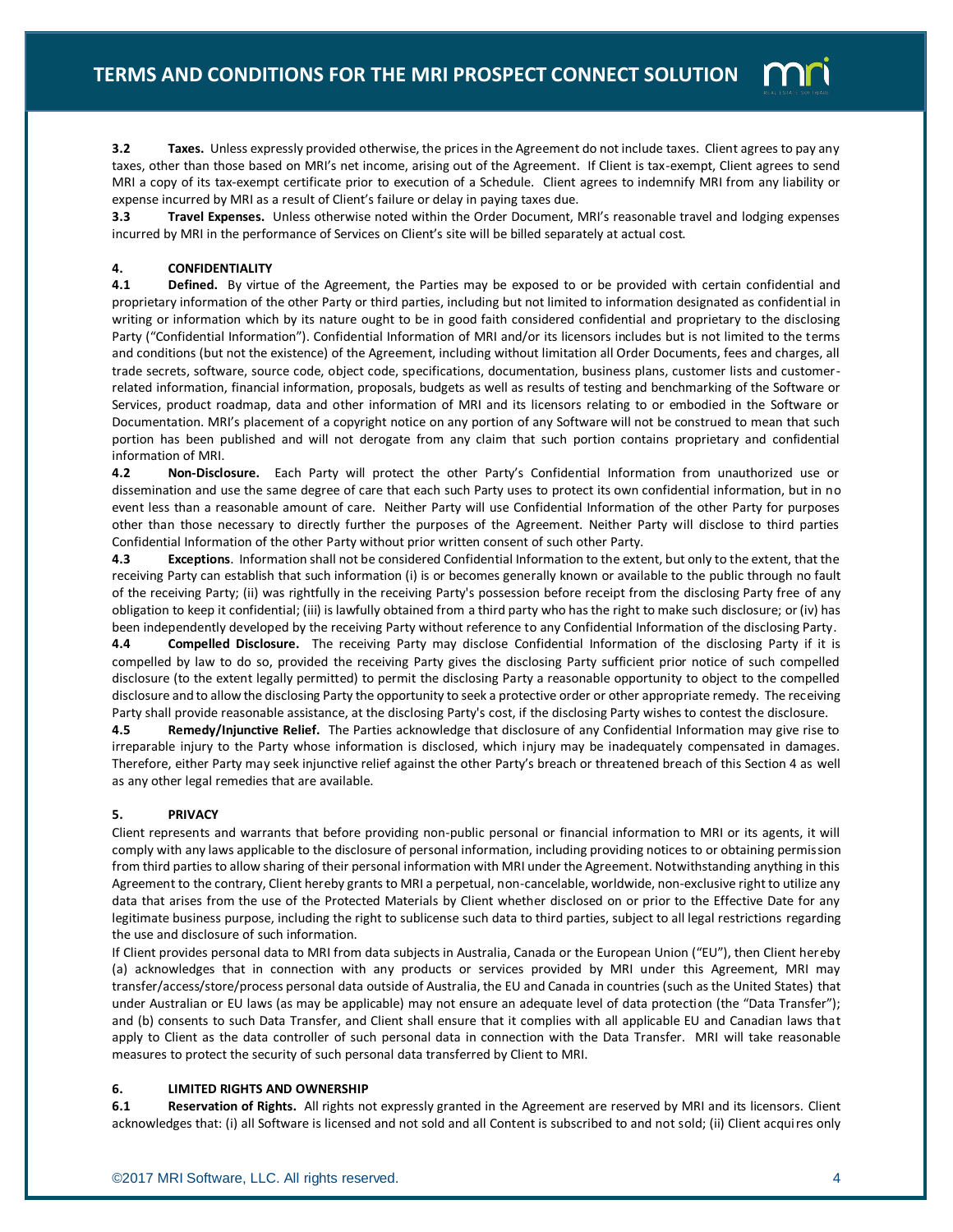

the right to use the Protected Materials and MRI, its licensors, and Content providers shall retain sole and exclusive ownership of all rights, title, and interest in the Protected Materials, including (whether developed by MRI, Client, Client User, or other third party) (a) Intellectual Property embodied in or associated with the Protected Materials, (b) deliverables and work product associated with the Protected Materials, and (c) all copies and derivative works thereof; and (iii) the Protected Materials, including the source and object codes, logic and structure thereof, constitute valuable trade secrets of MRI and its licensors. Client hereby assigns to MRI all right, title and interest in and to Configurations developed by Client, Client User or by any other third party on behalf of Client; however, Client shall retain a license to use such Configurations for so long as Client retains a license to use the Software or SaaS Services, as applicable, used in conjunction with such Configurations. Client agrees to secure and protect the Protected Materials consistent with the maintenance of MRI's and its licensors' rights therein, as set forth in this Master Agreement. Client agrees to execute such further instruments, and take such further actions as MRI may reasonably request, at MRI's expense, to apply for, register, perfect, confirm, and protect MRI's rights. Client shall reimburse MRI for any and all expenses that MRI may incur (including interest, attorneys' fees and other legal expenses) in connection with MRI's efforts to enforce its rights against Client with respect to the Protected Materials, or any of MRI's Intellectual Property rights in the event MRI prevails in such enforcement efforts.

**6.2 Restrictions.** Client shall not itself, or through any Affiliate, Client User, employee, consultant, contractor, agent or other third party: (i) sell, resell, distribute, host (except Client shall be permitted to host the MRI Software with respect to a perpetual software license), lease, rent, license or sublicense, in whole or in part, the Protected Materials; (ii) decipher, decompile, disassemble, reverse assemble, modify, translate, reverse engineer or otherwise attempt to derive source code, algorithms, tags, specifications, architecture, structure or other elements of the Software, including the license keys, in whole or in part, for competitive purposes or otherwise; (iii) allow access to, provide, divulge or make available the Protected Materials to any user other than Client Users; (iv) write or develop any derivative works based upon the Protected Materials, except for authorized Configurations; (v) modify, adapt, translate or otherwise make any changes to the Protected Materials or any part thereof; (vi) use the Protected Materials to provide processing services to third parties, or otherwise use the same on a 'service bureau' basis; (vii) disclose or publish, without MRI's prior written consent, performance or capacity statistics or the results of any benchmark test performed on the Protected Materials; or (viii) otherwise use or copy the Protected Materials except as expressly permitted herein.

**6.3 Client Data.** Notwithstanding anything in this Agreement to the contrary, Client retains sole and exclusive ownership to any and all Client Data.

**6.4 License Grant by Client.** Client grants to MRI a non-exclusive, royalty free license to use equipment, software, Client Data or other material of Client solely for the purpose of performing MRI's obligations under the Agreement.

**6.5 Enforcement.** Client shall (i) ensure that all users of Protected Materials comply with the terms and conditions of the Agreement, (ii) promptly notify MRI of any actual or suspected violation thereof and (iii) cooperate with MRI with respect to investigation and enforcement of the Agreement. The Software contains code-based protections that serve to prevent and remedy violations of the license restrictions. If the Software is hosted on Client's technology systems, MRI may access the Software remotely in order to ensure Client's compliance with the license terms and other restrictions of the Agreement.

### **7. INDEMNIFICATION**

**7.1 Intellectual Property Infringement.** MRI will defend or settle, at its option and expense, any action, suit or proceeding brought against Client by a third party that the MRI Software or SaaS Services infringe a third party's USA, Australia, UK, or Singapore patent, registered copyright, or registered trademark ("IP Claim"). MRI will indemnify Client against all damages and costs finally awarded or those costs and damages agreed to in a monetary settlement of such action, which are attributable exclusively to such IP Claim, provided that Client: (i) promptly gives written notice of the IP Claim to MRI; (ii) gives MRI sole control of the defense and settlement of the IP Claim; (iii) provides MRI, at MRI's expense, with all available information and assistance relating to the IP Claim and cooperates with MRI and its counsel; (iv) does not compromise or settle such IP Claim; and (v) is not in material breach of any agreement with MRI.

**7.2 Indemnification Exceptions.** MRI has no obligation to the extent any IP Claim results from: (i) Client having modified the MRI Software or SaaS Services or used a release other than a current unaltered release of the MRI Software, if such an infringement would have been avoided by the use of a current unaltered release of the MRI Software, (ii) Content and/or any Third Party Software, (iii) Configurations or (iv) the combination, operation or use of the MRI Software or SaaS Services with software or data not provided by MRI.

**7.3 Infringement Remedies**. If it is adjudicated that an infringement of the MRI Software or SaaS Service by itself and used in accordance with the Agreement infringes any USA, Australia, UK, or Singapore patent, registered copyright, or registered trademark, MRI shall, at its option: (i) procure for Client the right to continue using the MRI Software or SaaS Service; (ii) replace or modify the same so it becomes non-infringing; or (iii) MRI shall terminate the applicable license or Service and shall refund to Client (a) with respect to a perpetual license to the MRI Software, the license fees for the affected Software, less 1/12 thereof for each month or portion thereof since the original Effective Date, or (b) with respect to SaaS Services and/or limited term Software licenses, the pre-paid portion of the SaaS Services or term license fees paid to MRI for the affected MRI Software or Service.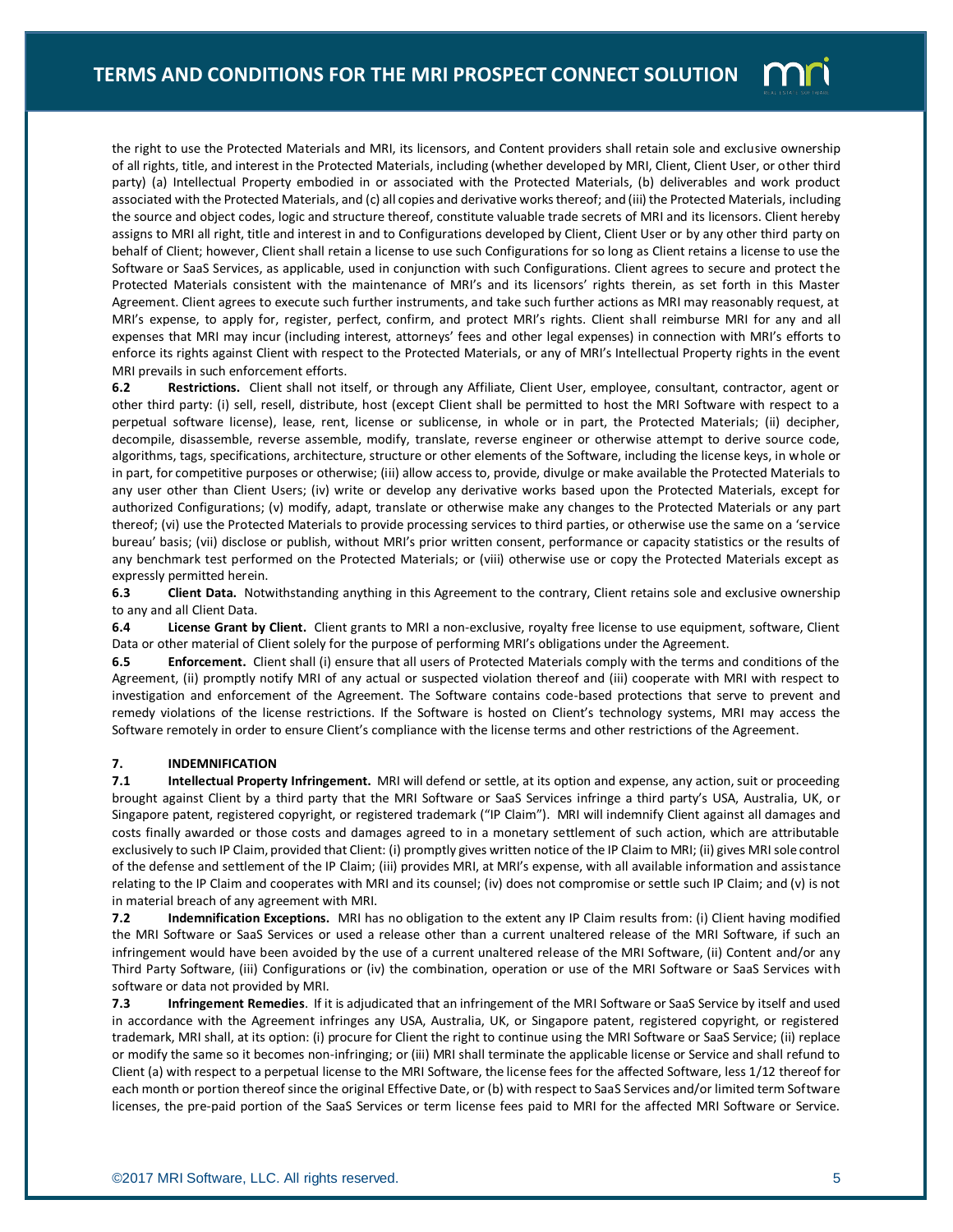

SECTIONS 7.1, 7.2 AND 7.3 STATE MRI'S ENTIRE OBLIGATION TO CLIENT AND CLIENT'S SOLE AND EXCLUSIVE REMEDY FOR ANY CLAIM OF INFRINGEMENT.

**7.4 Client Indemnification.** Client shall defend MRI against any claim, demand, suit, or proceeding made or brought against MRI by a third party arising out of or related to (i) the Client Data; (ii) Client's or its users' use of the Software or the SaaS Services in violation of the Agreement; (iii) Client or any user infringing or misappropriating the Intellectual Property rights of a third party or violating applicable law; or (iv) Client's or its users' use or misuse of the Software or SaaS Service or Client's or its users' use or misuse of the Client Data (including, without limitation, accessing, providing access, using or distributing the Client Data) (each of the above a "Client Claim"). Client shall indemnify MRI for all damages and costs finally awarded against, and for reasonable attorneys' fees incurred by, MRI in connection with any Client Claim, or those costs and damages agreed to in a monetary settlement of such Client Claim; provided that MRI (a) promptly gives Client written notice of the Client Claim, (b) gives Client sole control of the defense and settlement of the Client Claim (provided that Client may not settle or defend any Client Claim unless it unconditionally releases MRI of all liability), and (c) provides Client all reasonable assistance, at Client's cost. For purposes of this Section 7.4 only, "MRI" shall include MRI and its Affiliates, and each of their members, owners, officers, directors, employees, agents, successors and assigns.

## **8 DISCLAIMERS AND LIMITATION OF LIABILITY.**

**8.1 Disclaimer of Warranties.** THE WARRANTIES, IF ANY, SET FORTH IN THE SCHEDULES ARE IN LIEU OF, AND MRI, ITS LICENSORS AND SUPPLIERS EXPRESSLY DISCLAIM TO THE MAXIMUM EXTENT PERMITTED BY LAW, ALL OTHER WARRANTIES, EXPRESS OR IMPLIED, ORAL OR WRITTEN, INCLUDING, WITHOUT LIMITATION, (i) ANY WARRANTY THAT ANY SOFTWARE, SAAS SERVICE, CONTENT, DELIVERABLES OR OTHER SERVICES ARE ERROR-FREE OR WILL OPERATE WITHOUT INTERRUPTION OR THAT ALL ERRORS WILL BE CORRECTED; (ii) ANY AND ALL IMPLIED WARRANTIES OF MERCHANTABILITY, FITNESS FOR A PARTICULAR PURPOSE, AND NON-INFRINGEMENT, (iii) ANY WARRANTY THAT CONTENT AND/OR THIRD PARTY SOFTWARE WILL BE ACCURATE, RELIABLE AND ERROR-FREE AND (iv) ANY AND ALL IMPLIED WARRANTIES ARISING FROM STATUTE, COURSE OF DEALING, COURSE OF PERFORMANCE OR USAGE OF TRADE. NO ADVICE, STATEMENT OR INFORMATION GIVEN BY MRI, ITS AFFILIATES, CONTRACTORS OR EMPLOYEES SHALL CREATE OR CHANGE ANY WARRANTY PROVIDED HEREIN. ALTHOUGH CERTAIN OF THE SOFTWARE AND CONTENT MAY BE DESIGNED TO HELP CLIENTS COMPLY WITH APPLICABLE LAWS AND REGULATIONS, MRI HEREBY DISCLAIMS ALL WARRANTIES WITH RESPECT TO THE SUFFICIENCY OR ACCURACY OF THE SOFTWARE AND CONTENT IN THIS REGARD; MOREOVER, VARIOUS STATE LAWS MAY APPLY, AND THE SOFTWARE DOES NOT INCORPORATE STATE LAW REQUIREMENTS. ALL SUCH LAWS AND REGULATIONS MAY CHANGE FROM TIME TO TIME, AND THE SOFTWARE AND CONTENT MAY NOT BE UPDATED TO REFLECT SUCH CHANGES. CLIENT SHOULD CONSULT AN ATTORNEY WITH RESPECT TO COMPLIANCE WITH ALL APPLICABLE LAWS AND REGULATIONS.

**8.2 Connection Over Internet.** CLIENT ACKNOWLEDGES THAT USE OF OR CONNECTION TO THE INTERNET PROVIDES THE OPPORTUNITY FOR UNAUTHORIZED THIRD PARTIES TO CIRCUMVENT SECURITY PRECAUTIONS AND ILLEGALLY GAIN ACCESS TO THE SERVICES AND CLIENT DATA. ACCORDINGLY, MRI CANNOT AND DOES NOT GUARANTY THE PRIVACY, SECURITY OR AUTHENTICITY OF ANY INFORMATION SO TRANSMITTED OVER OR STORED IN ANY SYSTEM CONNECTED TO THE INTERNET.

**8.3 Limitation of Liability.** TO THE FULLEST EXTENT PERMITTED BY LAW, MRI'S TOTAL LIABILITY (INCLUDING ATTORNEYS' FEES AWARDED UNDER THE AGREEMENT) TO CLIENT FOR ANY CLAIM BY CLIENT OR ANY THIRD PARTIES UNDER THE AGREEMENT, EXCLUDING LIABILITY PURSUANT TO SECTION 7 (Indemnification), WILL BE LIMITED TO (i) WITH RESPECT TO PERPETUAL SOFTWARE LICENSES OR PROFESSIONAL SERVICES, THE FEES PAID BY CLIENT FOR THE SOFTWARE OR SERVICE WHICH IS THE SUBJECT MATTER OF THE CLAIM LESS 1/36 THEREOF FOR EACH MONTH OR PORTION THEREOF SINCE THE EFFECTIVE DATE AND (II) WITH RESPECT TO SAAS SERVICES, TERM LICENSES AND MAINTENANCE AND SUPPORT,THE FEES PAID FOR THE PRIOR TWELVE (12) MONTHS FOR THE SOFTWARE OR SERVICE WHICH IS THE SUBJECT MATTER OF THE CLAIM.

**8.4 Third Party Software and Content.** WITH RESPECT TO ANY THIRD PARTY SOFTWARE OR CONTENT PROVIDED TO CLIENT UNDER THE AGREEMENT, INCLUDING ANY MODULES OF THE SAAS SERVICES THAT MAY CONTAIN THIRD PARTY SOFTWARE OR CONTENT, CLIENT AGREES THAT (I) MRI MAY ADD AND/OR SUBSTITUTE FUNCTIONALLY EQUIVALENT PRODUCTS FOR ANY THIRD PARTY SOFTWARE IN THE EVENT OF PRODUCT UNAVAILABILITY, END-OF-LIFE, OR CHANGES TO SOFTWARE REQUIREMENTS; (II) THE PROVISION OF CONTENT IS SUBJECT TO AVAILABILITY FROM THIRD PARTY CONTENT PROVIDERS AND MRI SHALL HAVE NO LIABILITY SHOULD SUCH CONTENT BECOME UNAVAILABLE FOR ANY REASON OR IS NO LONGER AVAILABLE UNDER REASONABLE COMMERCIAL TERMS; (III) CLIENT'S USE OF ANY THIRD PARTY SOFTWARE SHALL BE SUBJECT TO, AND CLIENT AND USERS SHALL COMPLY WITH, THE AGREEMENT AND ANY APPLICABLE THIRD PARTY EULAS; (IV) MRI MAKES NO WARRANTY WITH RESPECT TO ANY THIRD PARTY SOFTWARE OR ANY CONTENT; AND (V) CLIENT'S SOLE REMEDY WITH RESPECT TO SUCH THIRD PARTY SOFTWARE SHALL BE PURSUANT TO THE ORIGINAL LICENSOR'S WARRANTY, IF ANY, TO MRI, TO THE EXTENT PERMITTED BY THE ORIGINAL LICENSOR. CONTENT AND THIRD PARTY SOFTWARE ARE MADE AVAILABLE ON AN "AS IS, AS AVAILABLE" BASIS.

**8.5 No Special Damages.** IN NO EVENT WILL MRI BE LIABLE TO CLIENT FOR ANY INDIRECT, SPECIAL, INCIDENTAL, EXEMPLARY, PUNITIVE, TREBLE OR CONSEQUENTIAL DAMAGES (INCLUDING, WITHOUT LIMITATION, LOSS OF BUSINESS, REVENUE, PROFITS, STAFF TIME, GOODWILL, USE, DATA, OR OTHER ECONOMIC ADVANTAGE), WHETHER BASED ON BREACH OF CONTRACT, BREACH OF WARRANTY, TORT (INCLUDING NEGLIGENCE), PRODUCT LIABILITY OR OTHERWISE, WHETHER OR NOT MRI HAS PREVIOUSLY BEEN ADVISED OF THE POSSIBILITY OF SUCH DAMAGES.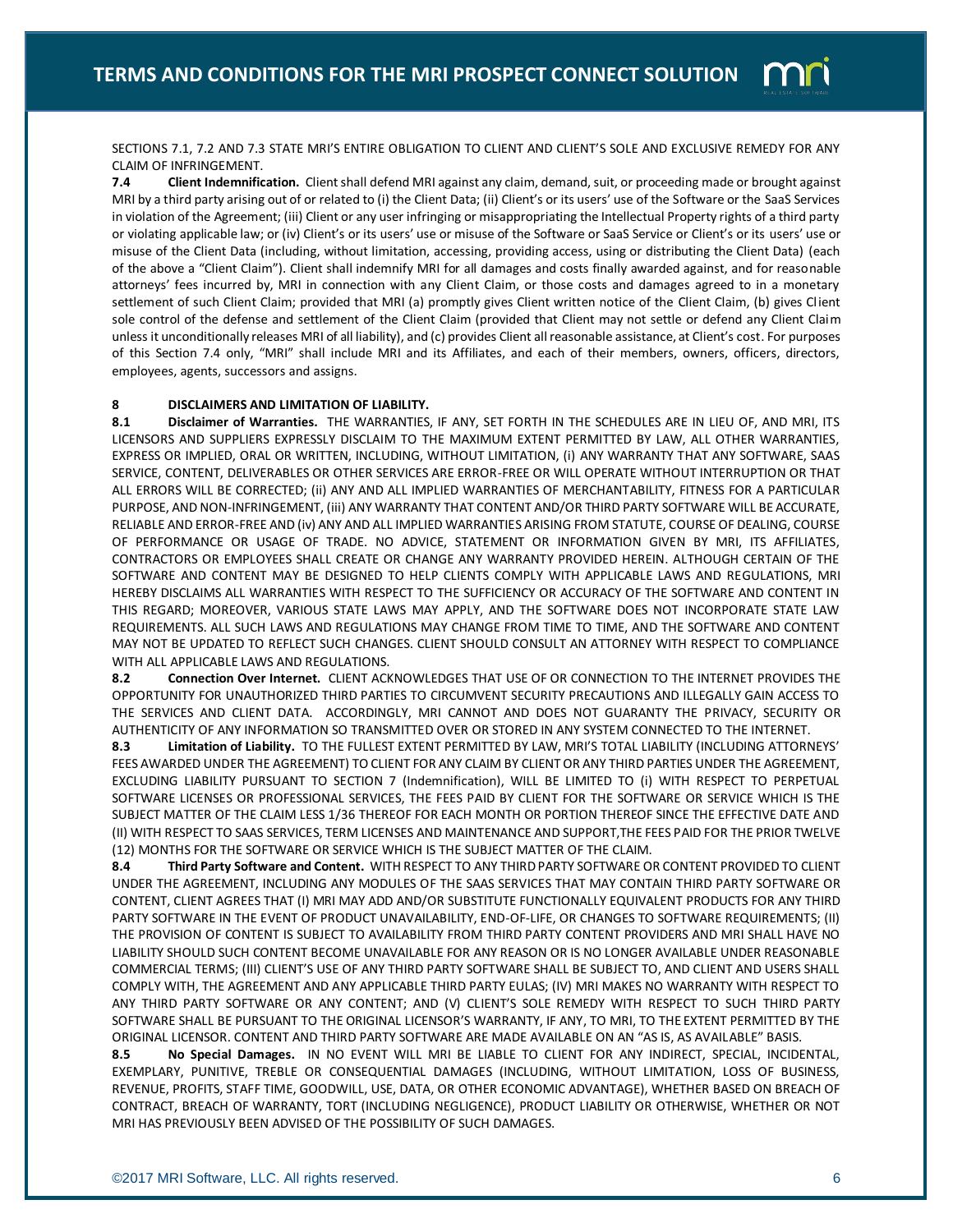IF YOU ARE INSTALLING AND OPERATING THE SYSTEM IN THE UK, THE FOLLOWING SHALL ALSO APPLY: SUBJECT TO SECTION 8.8 (EXCEPTION), IN NO EVENT WILL MRI BE LIABLE TO CLIENT FOR ANY OF THE FOLLOWING TYPES OF LOSS OR DAMAGE ARISING FROM THE sources of liability: (I) ANY LOSS OF PROFITS, BUSINESS, CONTRACTS, ANTICIPATED SAVINGS, GOODWILL, OR REVENUE, ANY WASTED EXPENDITURE, OR ANY LOSS OR CORRUPTION OF DATA (REGARDLESS OF WHETHER ANY OF THESE TYPES OF LOSS OR DAMAGE ARE DIRECT, INDIRECT OR CONSEQUENTIAL); OR

IF YOU ARE INSTALLING AND OPERATING THE SYSTEM IN SIGNAPORE, THE FOLLOWING SHALL ALSO APPLY, NOTWITHSTANDING ANYTHING IN THE AGREEMENT, NEITHER PARTY SHALL LIMIT OR RESTRICT ANY LIABILITY WHICH BY LAW CANNOT BE EXCLUDED OR RESTRICTED FOR (A) DEATH OR PERSONAL INJURY FROM NEGLIGENCE DUE TO THE FAULT OF THE PARTIES OR THE PARTIES' EMPLOYEES, AGENTS OR SUBCONTRACTORS OR (B) ANY LOSS OR DAMAGE ARISING FROM NEGLIGENCE TO THE EXTENT THAT SUCH EXCLUSION OR RESTRICTION OF LIABILITY IS UNREASONABLE.

**8.6 Time to Bring Claim.** NO CLAIM ARISING OUT OF THE AGREEMENT, REGARDLESS OF FORM, MAY BE BROUGHT AGAINST MRI MORE THAN THE SHORTER OF ONE YEAR OR THE MINIMUM PERIOD ALLOWED BY LAW AFTER THE CAUSE OF ACTION HAS OCCURRED.

**8.7 Survival.** THIS SECTION SHALL SURVIVE FAILURE OF ANY EXCLUSIVE REMEDY.

**8.8** IF YOU ARE INSTALLING AND OPERATING THE SYSTEM IN AUSTRALIA, THE FOLLOWING ADDITIONAL **SECTION 8.8 IMPLIED WARRANTIES/CONDITIONS** SHALL APPLY: DESPITE ANY OTHER TERM IN THIS AGREEMENT, MRI ACKNOWLEDGES THAT IF, UNDER APPLICABLE AUSTRALIAN STATE, TERRITORY OR COMMONWEALTH LAW, CLIENT IS A CONSUMER: (i) CERTAIN WARRANTIES OR CONDITIONS MAY BE IMPLIED IN THIS AGREEMENT; OR (ii) CERTAIN GUARANTEES MAY BE CONFERRED ON CLIENT AND CERTAIN RIGHTS AND REMEDIES MAY BE CONFERRED ON CLIENT, WHICH CANNOT BE EXCLUDED, RESTRICTED, OR MODIFIED. IF SO, THEN TO THE MAXIMUM EXTENT PERMITTED BY LAW, MRI'S LIABILITY IS LIMITED, AT MRI'S OPTION TO: (iii) IN THE CASE OF GOODS (a) REPLACEMENT OR REPAIR OF THE GOODS; OR (b) PAYMENT OF THE COST OF REPLACING OR REPAIRING THE GOODS; AND (iv) IN THE CASE OF SERVICES: (a) RESUPPLY OF THE SERVICES; OR (b) PAYMENT OF THE COST OF RESUPPLYING THE SERVICES.

IF YOU ARE INSTALLING AND OPERATING THE SYSTEM IN THE UK, THE FOLLOWING ADDITIONAL **SECTION 8.8. Exception** SHALL APPLY: NOTHING IN THE AGREEMENT SHALL OPERATE SO AS TO EXCLUDE OR LIMIT THE LIABILITY OF EITHER PARTY TO THE OTHER FOR DEATH OR PERSONAL INJURY ARISING OUT OF NEGLIGENCE, OR FOR ANY OTHER LIABILITY WHICH CANNOT BE EXCLUDED OR LIMITED BY LAW.

## **9. TERM AND TERMINATION**

**9.1 Term.** The term of this Master Agreement shall commence on the Effective Date set forth above and shall continue in full force and effect until the expiration or termination of all Schedules, unless otherwise terminated earlier as provided hereunder.

**9.2 Termination.** Either Party may terminate the Agreement including all Schedules immediately upon written notice in the event that the other Party commits a non-remediable material breach of the Agreement, or if the other Party fails to cure any remediable material breach or provide a written plan of cure acceptable to the non-breaching Party within 30 days of being notified in writing of such breach, except for breach of Section 3.1 (Fees and Payment Terms) which shall have a ten (10) day cure period.

Where a Party has a right to terminate the Agreement, the non-breaching Party may at its discretion either terminate the Agreement or the applicable Schedule. Schedules that are not terminated shall continue in full force and effect under the terms of this Master Agreement.

**9.3 Post-Termination Obligations.** Following termination of the Agreement or a Schedule (for whatever reason), Client shall certify that it has returned or destroyed all copies of the applicable Software, Content and Confidential Information of MRI and acknowledges that its rights to use the same are relinquished. Termination of this Agreement for any reason shall not excuse Client's obligation to pay in full any and all amounts due, nor shall termination by MRI result in a refund of fees paid. Client shall use its commercially reasonable efforts to remove all Client Data from any Software or SaaS Service prior to termination of the Agreement or applicable Schedule. Client may engage MRI to assist Client in removing such Client Data at MRI's then standard rates. If any Client Data remains in the Software or SaaS Service more than 30 days after the effective date of termination, MRI may, in its sole discretion and without notice, delete any and all Client Data.

## **10. GENERAL PROVISIONS**

**10.1 Publicity.** Client shall not use the name of MRI in any publicity without the prior written approval of MRI.. Client approves and agrees it will participate in a joint press release within thirty (30) days of the execution of this Master Agreement. **10.2 Force Majeure.** Neither Party shall incur any liability to the other Party on account of any loss, claim, damage or liability to the extent resulting from any delay or failure to perform all or any part of this Agreement (except for payment obligations), if and to the extent such delay or failure is caused, in whole or in part, by events, occurrences, or causes beyond the control and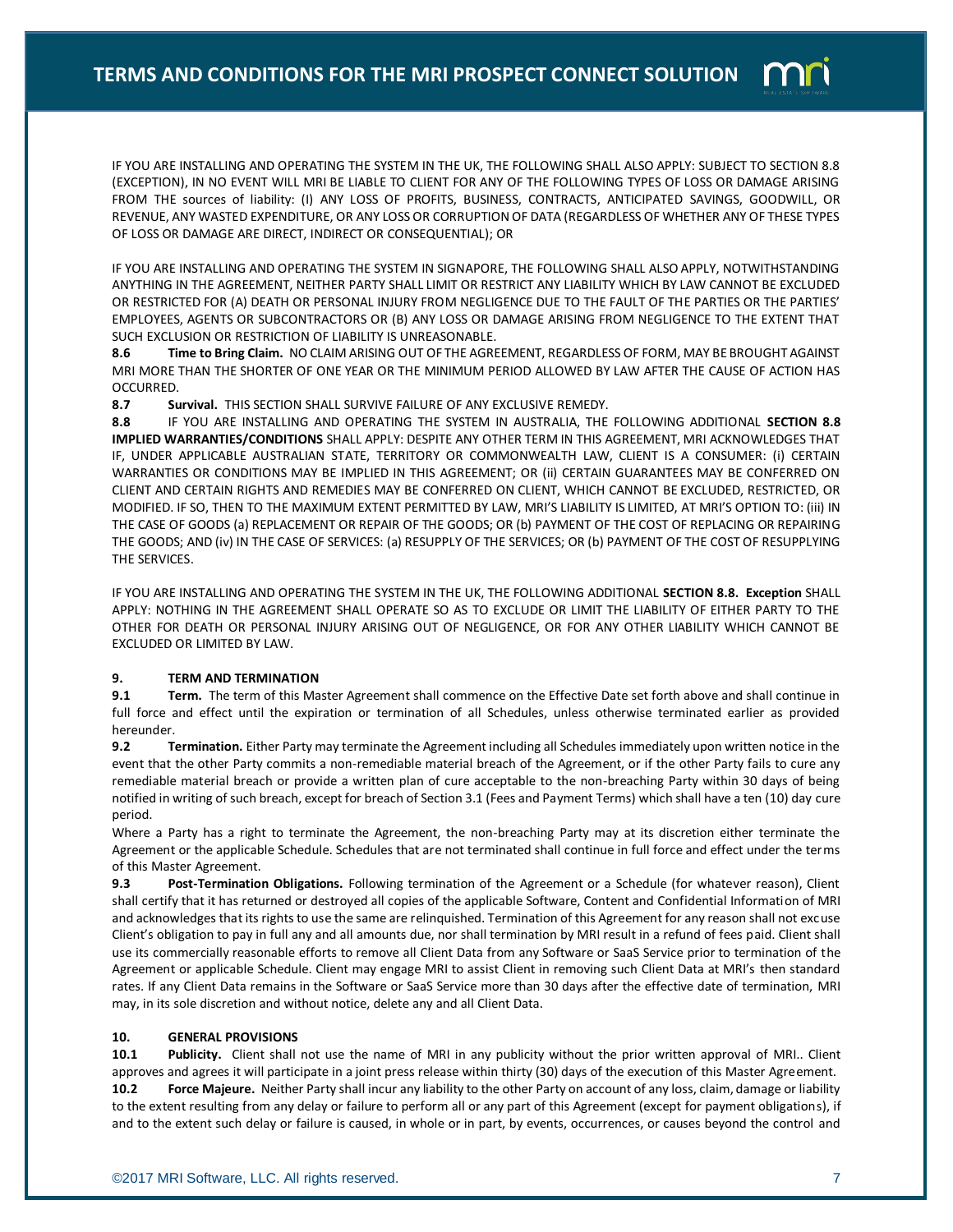

without any negligence on the part of the Party seeking protection under this Section. Such events, occurrences, or causes shall include, without limitation, acts of God, strikes, lockouts, riots, acts of war, terrorism, earthquake, fire or explosions ("Force Majeure Events"). Dates by which performance obligations are scheduled to be met will be extended for a period of time equal to the time lost due to any delay so caused.

**10.3 Assignment.** MRI may assign the Agreement and all of its rights and obligations herein without Client's approval to its parent company or other affiliated company, to a successor by operation of law, or by reason of the sale or transfer of all or substantially all of its stock or assets to another entity. Neither Party may otherwise assign or transfer the Agreement without the prior written consent of the other Party.

**10.4 Notice of U.S. Government Restricted Rights.** If the Client hereunder is the U.S. Government, or if the Software is acquired hereunder on behalf of the U.S. Government with U.S. Government federal funding, notice is hereby given that the Software is commercial computer software and documentation developed exclusively at private expense and is furnished as follows: "U.S. GOVERNMENT RESTRICTED RIGHTS. Software delivered subject to the FAR 52.227-19. All use, duplication and disclosure of the Software by or on behalf of the U.S. Government shall be subject to this Agreement and the restrictions contained in subsection (c) of FAR 52.227-19, Commercial Computer Software - Restricted Rights (June 1987)".

**10.5 Export.** Client shall comply fully with all relevant export laws and regulations of the United States and other applicable jurisdictions to ensure that the Software is not exported, directly or indirectly, in violation of those laws.

**10.6 Non-solicitation.** During the term of this Master Agreement and for a period of one year following its termination, Client may not employ or solicit for employment directly or through other parties, without MRI's written permission, any individual employed by the MRI. If Client breaches this Section 10.6, such Party shall pay to the non-breaching Party a sum equal to 150% of the hired employee's annual salary while such employee was employed by the non-breaching Party, and such payment shall be made within 30 days of hiring such employee.

**10.7 Compliance.** During the term of this Master Agreement and for a period of one year following its termination, Client shall maintain and make available to MRI records sufficient to permit MRI or an independent auditor retained by MRI to verify, upon ten days' written notice, Client's full compliance with the terms and requirements of the Agreement. Such audit shall be performed during regular business hours. If such verification process reveals any noncompliance by Client with the Agreement, Client shall reimburse MRI for the reasonable costs and expenses of such verification process (including, but not limited to the fees of an independent auditor) incurred by MRI, and Client shall promptly cure any such noncompliance, including without limitation through the payment of any and all fees owed to MRI during the period of noncompliance; provided, however, that the obligations under this Section do not constitute a waiver of MRI's termination rights. Client acknowledges that the Software may include a license manager component to track usage of the Software and agrees not to impede, disable or otherwise undermine such license manager's operation.

**10.8 Notices.** Any notice required or permitted to be sent under the Agreement shall be delivered by hand, by overnight courier, or by certified mail, return receipt requested, to the address of the Parties first set forth in the Agreement or to such other address of the Parties designated in writing in accordance with this subsection.

**10.9 Relationship.** The Agreement is not intended to create a partnership, franchise, joint venture, agency, or a fiduciary or employment relationship. Neither Party may bind the other Party or act in a manner which expresses or implies a relationship other than that of independent contractor.

**10.10 Invalidity.** If any provision of the Agreement shall be held to be invalid, illegal or unenforceable, the validity, legality and enforceability of the remaining provisions shall not in any way be affected or impaired.

**10.11 Survival.** The following provisions will survive any termination or expiration of the Agreement or a Schedule: Sections 1, 2, 3, 4, 6.1, 6.2, 6.5, 7, 8, 9, and 10.

**10.12 No Waiver.** Any waiver of the provisions of the Agreement or of a Party's rights or remedies under the Agreement must be in writing to and must include a signature by an authorized representative of each Party to be effective. Any such waiver shall constitute a waiver only with respect to the specific matter described in such writing and shall in no way impair the rights of the Party granting such waiver in any other respect or at any other time. The waiver by either of the Parties hereto of a breach or of a default under any of the provisions of the Agreement shall not be construed as a waiver of any other breach or default of a similar nature, or as a waiver of any of such provisions, rights or privileges hereunder. The rights and remedies herein provided are cumulative and none is exclusive of any other, or of any rights or remedies that any Party may otherwise have at law or in equity. Failure, neglect, or delay by a Party to enforce the provisions of the Agreement or its rights or remedies at any time, shall not be construed and shall not be deemed to be a waiver of such Party's rights under the Agreement and shall not in any way affect the validity of the whole or any part of the Agreement or prejudice such Party's right to take subsequent action.

**10.13 Entire Agreement.** The Agreement constitutes the Parties' entire agreement relating to its subject matter. It cancels and supersedes all prior or contemporaneous oral or written communications, agreements, requests for proposals, proposals, conditions, representations, and warranties, or other communication between the Parties relating to its subject matter as well as any prior contractual agreements between the Parties. Client hereby releases and discharges MRI from any and all claims for relief, causes of action, or demands arising out of or in any way relating to any event, act or occurrence prior to the Effective Date of this Agreement. No modification to the Agreement will be binding unless in writing and includes a signature by an authorized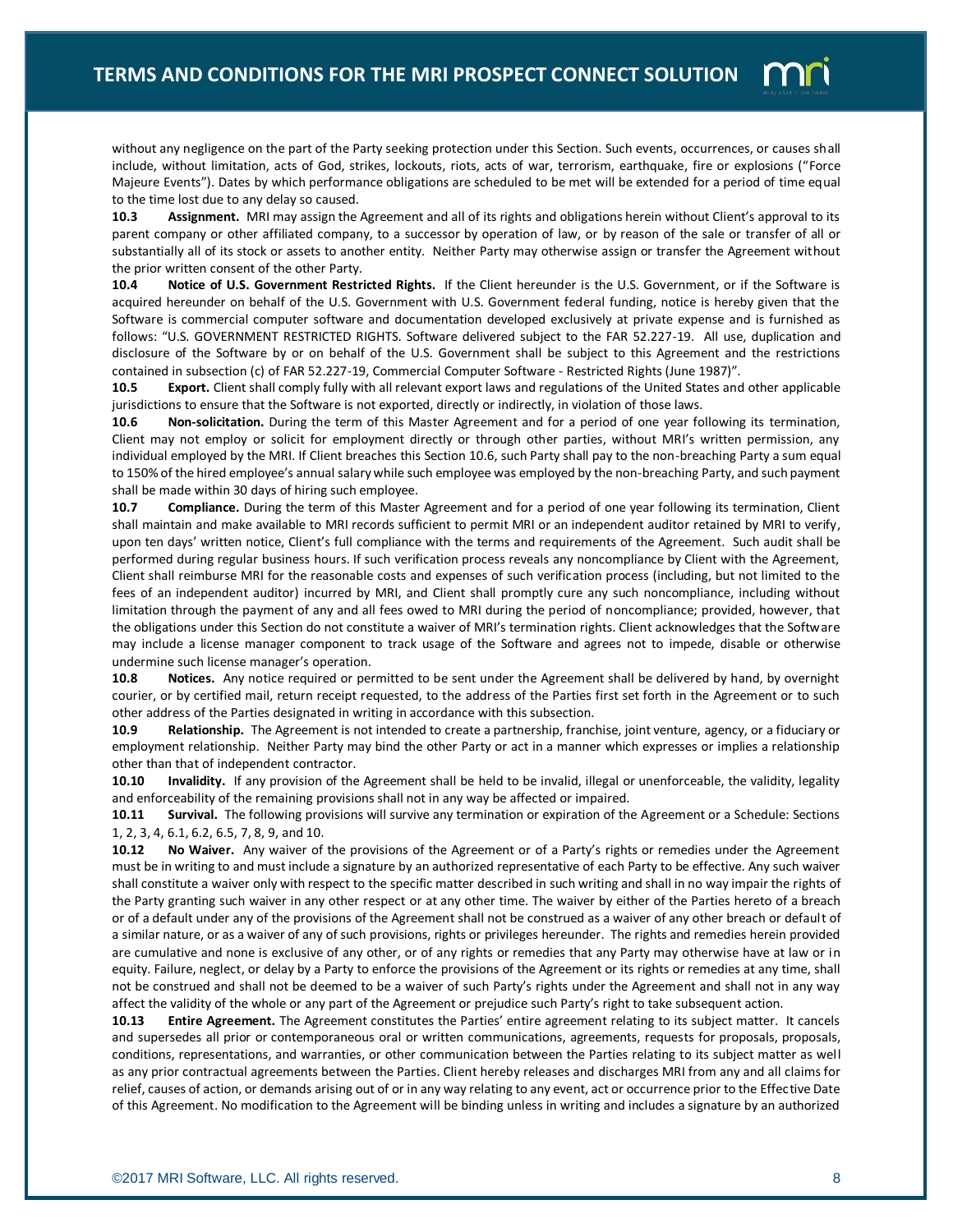

representative of each Party. All pre-printed terms of any Client purchase order or other Client business processing document shall have no effect.

**10.14 No Third Party Beneficiaries.** This Agreement is for the benefit of the Parties and their successors and permitted assigns, and does not confer any rights or benefits on any third party, including any employee of a Party, any client of a Party, or any employee of a client of a Party. Notwithstanding the above, the Parties acknowledge that all rights and benefits afforded to MRI under the Agreement shall apply equally to the owner of the Third Party Software with respect to the Third Party Software, and such third party is an intended third party beneficiary of the Agreement, with respect to the Third Party Software.

IF YOU ARE INSTALLING AND OPERATING THE SYSTEM IN AUSTRALIA, THE FOLLOWING SHALL ALSO APPLY: MRI or one of its Affiliates has agreed to ensure that Client accepts the terms of each Third Party EULA for Third Party Software. Client indemnifies MRI and its Affiliates against any claim, demand, suit or proceeding made or brought against MRI or its Affiliates by the licensor of the Third Party Software as a result of, or in connection with, a breach by Client or any of its Affiliates of the terms of a Third Party EULA.

IF YOU ARE INSTALLING AND OPERATING THE SYSTEM IN SINGAPORE, THE FOLLOWING SHALL ALSO APPLY. The Agreement is for the benefit of the Parties and their successors and permitted assigns, and does not confer any rights or benefits on any third party within the meaning of the Contracts (Rights of Third Parties) Act (Cap. 53B, Singapore), including any employee of a Party, any client of a Party, or any employee of a client of a Party. Notwithstanding the above, the Parties acknowledge that all rights and benefits afforded to MRI under the Agreement shall apply equally to the owner of the Third Party Software with respect to the Third Party Software, and such third party is an intended third party beneficiary of the Agreement, with respect to the Third Party Software.

**10.15 Governing Law and Venue.** The Agreement shall be governed by and construed in accordance with the laws of the State of Ohio without giving effect to its principles of conflict of laws. Any dispute shall be litigated in the state or federal courts located in the State of Ohio to whose exclusive jurisdiction the Parties hereby consent. For purposes of establishing jurisdiction in Ohio under this Agreement, each Party hereby waives, to the fullest extent permitted by applicable law, any claim that: (i) it is not personally subject to the jurisdiction of such court; (ii) it is immune from any legal process with respect to it or its property; and (iii) any such suit, action or proceeding is brought in an inconvenient forum. The Parties agree that this contract is not a contract for the sale of goods; therefore, the Agreement shall not be governed by any codification of Article 2 or 2A of the Uniform Commercial Code, or any codification of the Uniform Computer Information Technology Act ("UCITA"), or any references to the United National Convention on Contracts for the International Sale of Goods.

IF, HOWEVER, YOU ARE INSTALLING AND OPERATING THE SYSTEM IN AUSTRALIA, THE PREVIOUS GOVERNING LAW AND VENUE PROVISION SHALL NOT APPLY AND THE FOLLOWING GOVERNING LAW SHALL APPLY: The Agreement shall be governed by and construed in accordance with the laws of the State of New South Wales without giving effect to its principles of conflict of laws. Any dispute shall be litigated in the state or federal courts located in the State of New South Wales to whose exclusive jurisdiction the Parties hereby consent. For purposes of establishing jurisdiction in New South Wales under this Agreement, each Party hereby waives, to the fullest extent permitted by applicable law, any claim that: (i) it is not personally subject to the jurisdiction of such court; (ii) it is immune from any legal process with respect to it or its property; and (iii) any such suit, action or proceeding is brought in an inconvenient forum. The Parties agree that the United National Convention on Contracts for the International Sale of Goods shall not apply to this Agreement.

IF, HOWEVER, YOU ARE INSTALLING AND OPERATING THE SYSTEM IN SINGAPORE, T THE PREVIOUS GOVERNING LAW AND VENUE PROVISION SHALL NOT APPLY AND THE FOLLOWING GOVERNING LAW SHALL APPLY: The Agreement shall be governed by and construed in accordance with the laws of the Republic of Singapore without giving effect to its principles of conflict of laws. Any dispute arising out of or in connection with the Agreement, including any question regarding its existence, validity or termination, shall be referred to and finally resolved by arbitration in Singapore in accordance with the Arbitration Rules of the Singapore International Arbitration Centre ("SIAC Rules") for the time being in force, which rules are deemed to be incorporated by reference in this sub-Clause (a). The tribunal shall consist of a single arbitrator to be appointed by the Chairman of the SIAC and the language of the arbitration shall be English. Nothing in this Clause 10.15 prevents any party to seek equitable relief (including injunctions or specific performance) from the competent courts of the Republic of Singapore and for this purpose, and the parties submit and agree to the exclusive jurisdiction of the Singapore courts. For purposes of establishing jurisdiction in the Republic of Singapore under this clause 10.15(b) of the Agreement, each party hereby waives, to the fullest extent permitted by applicable law, any claim that: (i) it is not personally subject to the jurisdiction of such court; (ii) it is immune from any legal process with respect to it or its property; and (iii) any such suit, action or proceeding is brought in an inconvenient forum. The parties agree that the Agreement is not a contract for the sale of goods; therefore, the Agreement shall not be governed by the Sale of Goods Act (Cap. 393, Singapore), or any references to the United Nations Convention on Contracts for the International Sale of Goods.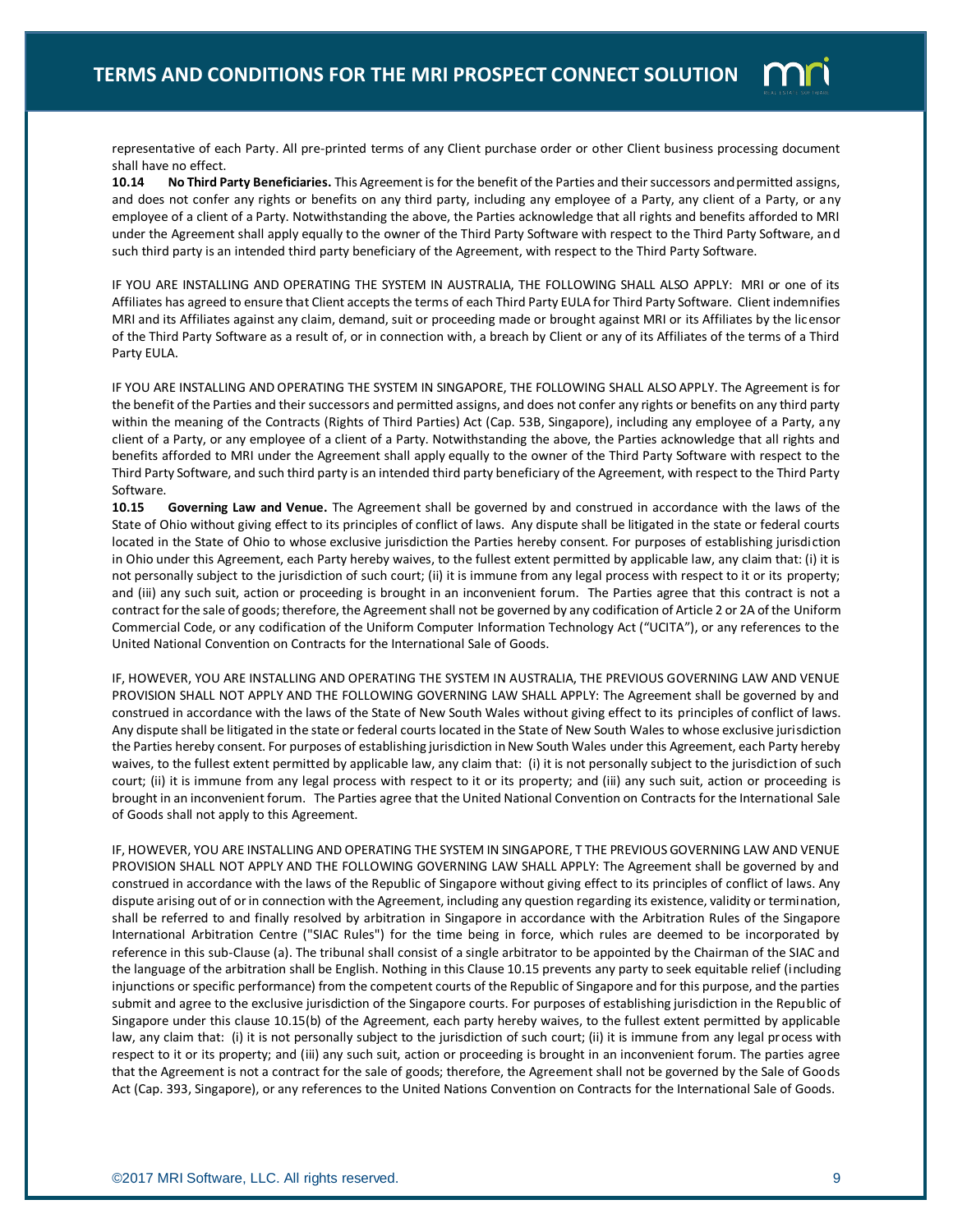

**10.16 Legal Fees and Costs.** In the event that MRI takes action to enforce this Agreement, Client shall be responsible for MRI's expenses associated therewith, including MRI's legal fees and costs.

**10.17 Order of Precedence.** To the extent any terms and conditions of this Master Agreement conflict with the terms and conditions of any Schedule, the provisions of this Master Agreement shall control unless the Schedule expressly states the intent to supersede a specific portion of the Master Agreement.

In the event of a conflict between an Order Document and the Master Agreement, the Master Agreement shall prevail, provided, however, that such standard variable terms such as price, quantity, license scope and License Metrics, tax exempt status, payment terms, shipping instructions and the like shall be specified on each Order Document. All pre-printed terms of any Client purchase order or other business processing document shall have no effect.

**10.18 Headings and Drafting.** The headings in the Agreement shall not be used to construe or interpret the Agreement. The Agreement shall not be construed in favor of or against a Party based on the author of the document.

**10.19 Counterparts.** The Master Agreement and each Schedule may be executed in one or more counterparts, each of which shall constitute an enforceable original of the Agreement, and that facsimile and/or pdf scanned copies of signatures shall be as effective and binding as original signatures.

**10.20 Treatment in the Event of Bankruptcy of Client.** The Parties acknowledge and agree that this Agreement is an executory contract as such term is defined in section 365 of the United States Bankruptcy Code ("USBC"). The Parties further acknowledge and agree that the Agreement does not provide a license of intellectual property as defined in section 101(35) of the USBC and that the provisions of Section 365(n) of the USBC are therefore not applicable. Client acknowledges that MRI will be harmed if this Agreement was assigned to a competitor, direct or indirect, or any other party whose use of MRI Software or Services pursuant to the Agreement would be detrimental to the business and rights of MRI, and Client hereby grants MRI the right to consent to any proposed assignment of this Agreement in a bankruptcy and that the rights of consent to the assignment provided in section 365(c)(1) of the USBC shall be applicable to any proposed assignment of this Agreement in any bankruptcy case filed by Client.

IF, HOWEVER, YOU ARE INSTALLING AND OPERATING THE SYSTEM IN AUSTRALIA, THE PREVIOUS TREATMENT IN THE EVENT OF BRANKRUPTCH SHALL NOT APPLY AND THE FOLLOWING INSOLVENCY PROVISION SHALL APPLY: MRI may terminate the Agreement including all Schedules immediately by notice to Client in the event that Client is Insolvent.

IF, HOWEVER, YOU ARE INSTALLING AND OPERATING THE SYSTEM IN SINGAPORE, THE PREVIOUS TREATMENT IN THE EVENT OF BRANKRUPTCH SHALL NOT APPLY AND THE FOLLOWING INSOLVENCY PROVISION SHALL APPLY: The Parties acknowledge and agree that the Agreement is governed by the Bankruptcy Act (Cap. 20, Singapore) and Companies Act (Cap. 50, Singapore) in the event of bankruptcy or insolvency of Client. Client acknowledges that MRI will be harmed if the Agreement was assigned to a competitor, direct or indirect, or any other party whose use of MRI Software or Services pursuant to the Agreement would be detrimental to the business and rights of MRI, and Client hereby grants MRI the right to consent to any proposed assignment of the Agreement in a bankruptcy or insolvency and that the rights of consent to the assignment shall be subject to (a) section 93(2) of the Bankruptcy Act (Cap. 20, Singapore) in the event of bankruptcy of Client, or (b) Part VIIIA of the Companies Act (Cap. 50, Singapore) in the event of insolvency of Client.

IF, HOWEVER, YOU ARE INSTALLING AND OPERATING THE SYSTEM IN THE UK, THE PREVIOUS TREATMENT IN THE EVENT OF BRANKRUPTCH SHALL NOT APPLY AND THE FOLLOWING INSOLVENCY PROVISION SHALL APPLY: Client acknowledges that MRI will be harmed if this Agreement was assigned to a competitor, direct or indirect, or any other party whose use of MRI Software or Services pursuant to the Agreement would be detrimental to the business and rights of MRI, and Client hereby grants MRI the right to consent to any proposed assignment of this Agreement in the event of insolvency of Client.

\*\*\*\*\*\*\*\*\*\*\*\*\*\*\*\*\*\*\*\*\*\*\*\*\*\*\*\*\*\*\*\*\*\*\*\*\*\*\*\*\*\*\*\*\*\*\*\*\*\*\*\*\*\*\*\*\*\*\*\*\*\*\*\*\*\*\*\*\*\*\*\*\*\*\*\*\*\*\*\*\*\*\*\*\*\*\*\*\*\*\*\*

END OF MASTER AGREEMENT

**SAAS SERVICES SCHEDULE 1. DEFINITIONS**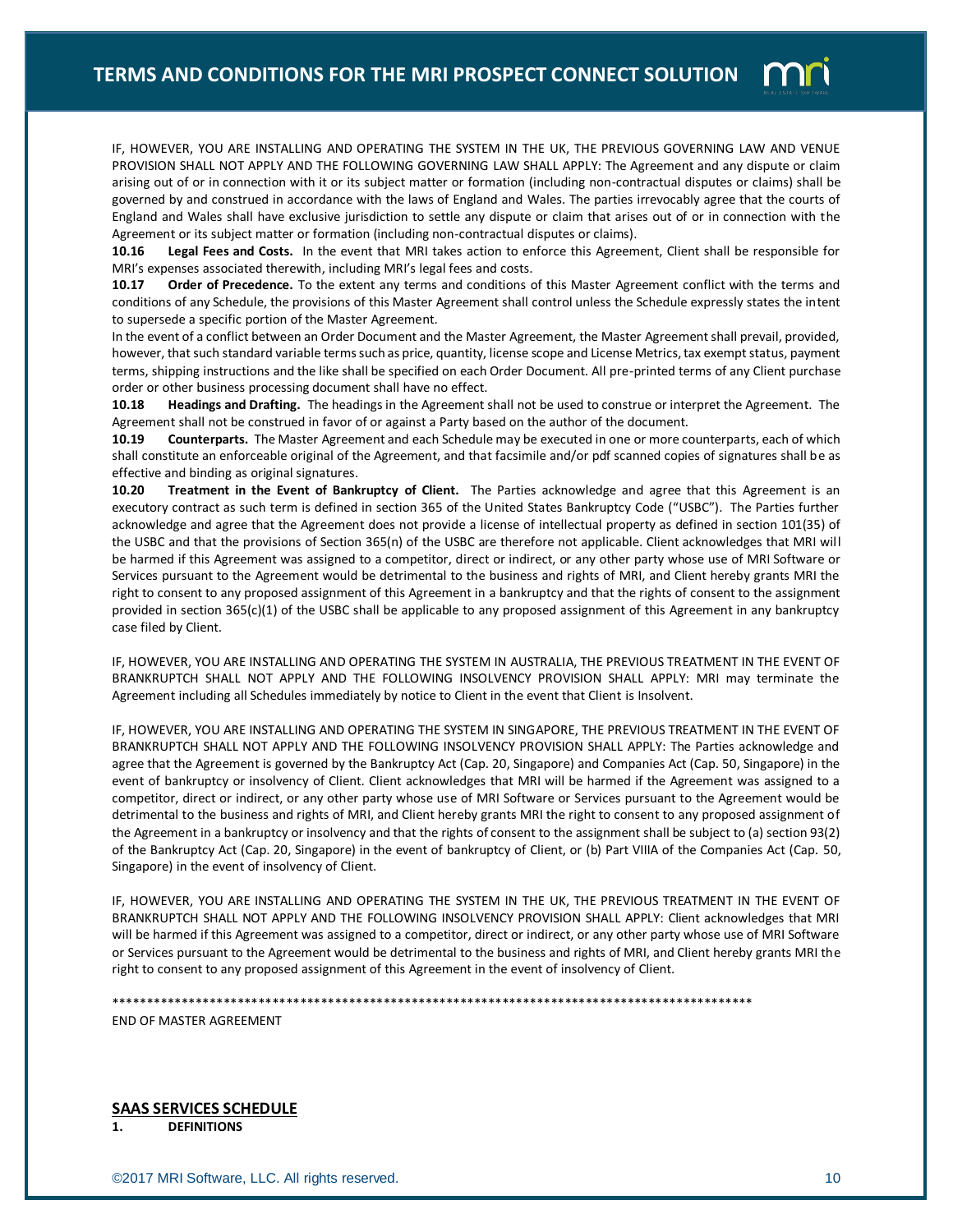

Additional defined terms specific to this Schedule:

"**Error**": a material failure of a hosted MRI Software to conform to its Functional Specifications that is reported by Client to and replicable by MRI.

"**Malicious Code**" means computer viruses, worms, time bombs, Trojan horses and other harmful or malicious code, files, scripts, agents or programs.

### **2. TERM; RENEWAL; TERMINATION.**

**2.1 Term and Renewal**. SaaS Services commence on the date specified in the Order Document and continue for the term set forth in the Order Document ("Initial Term"). Following the end of the Initial Term, SaaS Services shall automatically renew for the same length as the Initial Term (each renewal a "Renewal Term") unless either Party gives written notice at least sixty (60) calendar days prior to the end of the Initial Term or any Renewal Term, as applicable, of its intention to not renew the SaaS Service. For all Renewal Terms, Client shall be required to migrate to the then latest Upgrade of the hosted Software. The pricing for the first twelve (12) months of any Renewal Term shall be provided by MRI in writing no less than ninety (90) days prior to the end of the Initial Term or any Renewal Term. For the purposes of the pricing notice in this Section, email or first-class mail will suffice. The Initial Term and Renewal Terms are collectively referred to as the "Term".

**2.2 Termination.** This Schedule may be terminated for cause by either Party in accordance with Section 9 of the Master Agreement. Sections 1 and 2 hereof and the surviving provisions of the Master Agreement shall survive expiration or termination of this Schedule. Upon termination of the SaaS Services, and provided Client is not in breach of any of its obligations under the Agreement, MRI will, upon Client's written request and payment of the applicable fees, provide a backup copy of Client's Data (a then-current fee schedule will be provided upon request).

# **3. GRANT OF USE**

Subject to the timely payment of the applicable fees, the terms of this Schedule and the Master Agreement, MRI grants to Client, for the Term, the right to access and use the SaaS Services, as more fully described in the Order Document, solely for Client's internal business purposes. Such access and use is subject to the terms of the Master Agreement, including without limitation the restrictions set forth in Section 6.2 of the Master Agreement.

SaaS Services purchased may be accessed by or used to manage no more than the number of License Metrics specified in the Order Document. Additional License Metrics may be purchased under an additional Order Document at the pricing in effect at the time the additional License Metrics are added, prorated for the remainder of the then-current Term. The added License Metrics shall have the same term as the then applicable Term. Unless stated otherwise in the Order Document, fees are based on Services and License Metrics purchased and not actual usage.

## **4. SERVICES**

**4.1 SaaS Environment.** Client is solely responsible for obtaining and maintaining at its own expense, all equipment needed to access the SaaS Services, including but not limited to Client's Internet access.

**4.2 SaaS Service Availability.** MRI shall use commercially reasonable efforts to make the SaaS Services available twentyfour (24) hours a day, seven (7) days a week, except for: (a) Scheduled Maintenance; (b) Client Error Incidents; (c) Emergency Maintenance; (d) any unavailability caused by circumstances beyond MRI's reasonable control, including without limitation, Force Majeure Events; and (e) Internet service provider failures or delays. Scheduled Maintenance is defined as any maintenance performed during MRI's then-current standard maintenance windows and any other maintenance of which Client is given at least forty-eight (48) hours advance notice. MRI may perform maintenance on some or all of the SaaS Service in order to upgrade hardware or software that operates or supports the SaaS Service, implement security measures, or address any other issues it deems appropriate for the continued operation of the SaaS Service. Client Error Incident is defined as any SaaS Service unavailability related to Client's applications, Client Data, or Client's equipment, or the acts or omissions of any user of the SaaS Service. Emergency Maintenance means downtime of the SaaS Service due to the application of urgent patches or fixes, or other urgent maintenance, recommended by MRI's vendors, that is performed outside of Scheduled Maintenance.

Client acknowledges that MRI does not control the transfer of data over telecommunications facilities, including the Internet. MRI does not warrant secure operation of the SaaS Services or that it will be able to prevent third party disruptions of such Services. Client acknowledges further that the SaaS Services may be subject to limitations, delays, and other problems inherent in the use of the internet and electronic communications. MRI is not responsible for any delays, delivery failures, or other damage resulting from such problems.

**4.3 Maintenance and Support Services.** Subject to Client's timely payment of applicable SaaS Services fees, MRI will provide to Client the Maintenance and Support services for the Maintenance and Support plan indicated in the Order Document, under MRI's Maintenance and Support policies in effect at the time the Services are provided for the level of Services ordered. MRI shall manage and install all Updates and Upgrades of the hosted Software.

Updates are provided when and if available, and MRI is under no obligation to develop any future programs or functionality. MRI is under no obligation to provide Maintenance and Support with respect to: (i) Software that has been altered or modified by anyone other than MRI or its licensors; (ii) a release for which Maintenance and Support has been discontinued; (iii) Software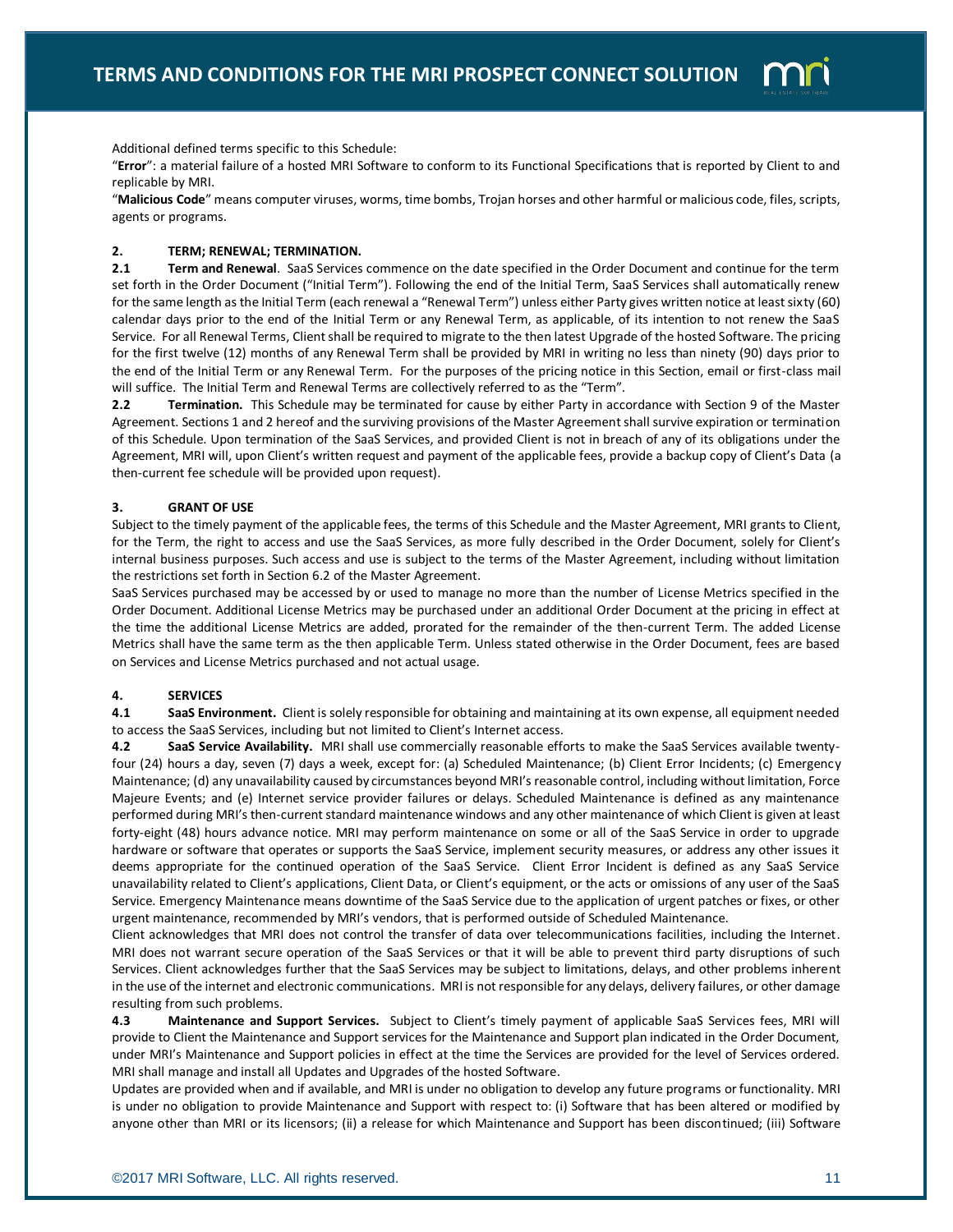

used other than in accordance with the Documentation; (iv) discrepancies that do not significantly impair or affect the operation of the SaaS Services; (v) any systems or programs not supplied by MRI; or (vi) Configurations.

For the avoidance of doubt, Updates provided under Maintenance and Support services do not include custom development, Upgrades, or Configurations regardless of whether such Configurations are performed by MRI or by Client. MRI reserves the right to charge Client for any reintegration work required to make Configurations compatible with future versions/releases.

If an Error was corrected or is not present in a more current version of the Software, MRI shall have no obligation to correct such Errors in prior versions of the Software.

Subject to timely payment of the applicable fees, Maintenance and Support is provided for all Software, unless otherwise noted in the Order Document; provided, however, that with respect to Third Party Software, MRI's obligation is limited to using commercially reasonable efforts to obtain Maintenance and Support from the third party owner of such Software.

**4.4 Backups and Restoration Services.** Provided Client is not otherwise in breach of the Agreement, MRI will provide backup copies and/or database restoration, upon written request and subject to Client's payment of applicable fees for such service (a then-current fee schedule will be provided upon request).

**4.5 Exclusions.** Fees for SaaS Services do not include implementation, training and other Professional Services, such as project management, conversion, report writing, and external systems interface development. It is Client's responsibility to ensure that all appropriate users receive initial training services sufficient to enable Client to effectively use the SaaS Services. Failure to do so could result in increased service call fees if such service calls are deemed excessive as a result of insufficient training, at MRI's discretion.

# **5. CERTAIN OBLIGATIONS**

**5.1 Passwords; Security.** Client is responsible for maintaining the confidentiality of all passwords and for ensuring that each password is used only by the authorized user. Client is entirely responsible for any and all activities that occur under Client's account. Client agrees to immediately notify MRI of any unauthorized use of Client's account or any other breach of security known to Client. MRI shall have no liability for any loss or damage arising from Client's failure to comply with these requirements. MRI will maintain Client passwords as confidential and will not disclose them to third parties.

**5.2 Client Data.** Client shall be solely responsible for the accuracy, quality, integrity and legality of Client Data and of the means by which it acquired Client Data.

**5.3 Acceptable Use.** Client acknowledges and agrees that MRI does not monitor or police the content of communications or data of Client or its users transmitted through the Services, and that MRI shall not be responsible for the content of any such communications or transmissions. Client shall use the Services exclusively for authorized and legal purposes, consistent with all applicable laws and regulations. Client agrees not to post or upload any content or data which (a) is libelous, defamatory, obscene, pornographic, abusive, harassing or threatening; (b) contains Malicious Code; (c) violates the rights of others, such as data which infringes on any intellectual property rights or violates any right of privacy or publicity; or (d)

otherwise violates any applicable law. Client further agrees not to interfere or disrupt networks connected to the Services, not to interfere with another entity's use and enjoyment of similar services and to comply with all regulations, policies and procedures of networks connected to the SaaS Services. MRI may remove any violating content posted on the Services or transmitted through the Services, without notice to Client. MRI may suspend or terminate any user's access to the SaaS Services upon notice in the event that MRI reasonably determines that such user has violated the terms and conditions of this Schedule.

### **6. WARRANTIES AND DISCLAIMER**

**6.1 Limited Warranty.** During the Term, MRI warrants that the hosted MRI Software supplied to Client as part of the SaaS Services will be free of Errors.

**6.2 Remedies.** If the hosted MRI Software does not perform as warranted, MRI shall use commercially reasonable efforts to correct such Errors, as Client's exclusive remedy for any claim under this warranty. Client shall promptly notify MRI in writing of its claim. Provided that such claim is determined by MRI to be MRI's responsibility, MRI shall, within thirty (30) days of its receipt of Client's written notice, (i) correct such Error; (ii) provide Client with a plan reasonably acceptable to Client for correcting the Error; or (iii) if neither (i) nor (ii) can be accomplished with reasonable commercial efforts from MRI, then MRI or Client may terminate the affected SaaS Service, and Client will be entitled to a refund of the pre-paid portion of the fees paid for the affected SaaS Service. The preceding warranty cure shall constitute MRI's entire liability and Client's exclusive remedy for cure of the warranty set forth herein. If Client elects not to terminate the SaaS Service, Client waives all rights for the applicable warranty cure set forth herein.

**6.3 Exclusions.** MRI is not responsible for any claimed breach of any warranty set forth in Section 6.1 caused by: (i) modifications made to the hosted MRI Software by anyone other than MRI; (ii) the combination, operation or use of the hosted MRI Software with any items not certified by MRI; (iii) MRI's adherence to Client's specifications or instructions; (iv) Errors caused by or related to internet connections; (v) Client deviating from the hosted MRI Software operating procedures described in the Documentation; or (vi) Errors caused by Configurations.

\*\*\*\*\*\*\*\*\*\*\*\*\*\*\*\*\*\*\*\*\*\*\*\*\*\*\*\*\*\*\*\*\*\*\*\*\*\*\*\*\*\*\*\*\*\*\*\*\*\*\*\*\*\*\*\*\*\*\*\*\*\*\*\*\*\*\*\*\*\*\*\*\*\*\*\*\*\*\*\*\*\*\*\*\*\*\*\*\*\*\*\*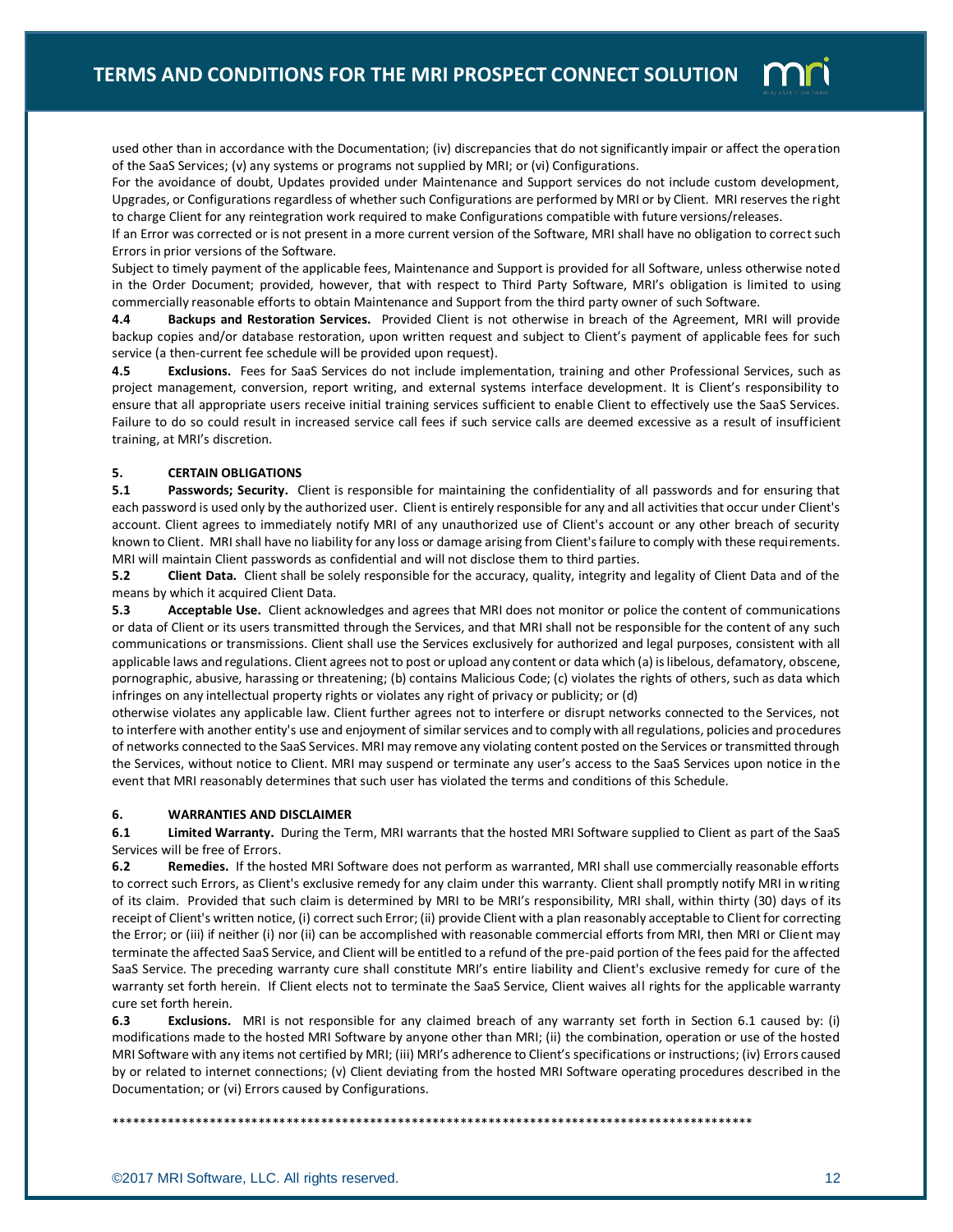

END OF SAAS SERVICES AGREEMENT

# **LIMITED SOFTWARE LICENSE AND MAINTENANCE AND SUPPORT SCHEDULE**

## **1. DEFINITIONS**

Additional defined terms specific to this Schedule:

"**Certified Operating Environment**" or "**COE**" means hardware, operating system, middleware, database products and other software on which the Software will operate, as set forth on mrisoftware.com/COE.asp which may be updated from time to time by MRI upon posting new COE requirements at such web page address.

"**Delivery Date**" means (i) for electronic delivery: the date(s) on which each MRI Software is made available to Client for electronic download on MRI's FTP site; or (ii) for physical delivery: the date(s) on which the Software, as contained in a physical media, is delivered to the common carrier for shipment to Client; whichever such date occurs first.

"**Error**" means a material failure of the MRI Software to conform to its Functional Specifications that is reported by Client to and replicable by MRI.

"**Territory**" means the certain geographic areas, specified in the Order Document, in which the Software may be used.

## **2. LICENSE**

**2.1 License Grant.** Subject to the terms and conditions of this Schedule, the Order Document and the Master Agreement including without limitation the restrictions set forth in Section 6.2 of the Master Agreement and timely payment of the applicable fees, MRI hereby grants to Client a limited, non-exclusive, personal, non-sublicensable, and non-transferable license for the Term of this Agreement (subject to MRI's termination rights as set forth herein) to (i) install, run and use the Software listed in the Order Document in the COE and in the Territory, solely for Client's own business operations and solely as enabled by the license keys, and (ii) use the Documentation in connection with such use of the Software. The Software shall not be simultaneously loaded and operated on more than one hardware platform. Upon timely payment of all fees, Client shall receive an annual license key refresh.

The Software may be accessed by or used to manage no more than the number of License Metrics specified in the Order Document. Additional License Metrics may be purchased under an additional Order Document at the pricing in effect at the time the additional License Metrics are purchased. Unless stated otherwise in the Order Document, fees are based on License Metrics purchased and not actual usage.

**2.2 Third Party Software.** Use of the Third Party Software, if any, is subject to all terms and conditions of the applicable Third Party EULA, if any. Client shall use the Third Party Software solely in conjunction with the MRI Software and Client shall have no broader use rights with respect to the Third Party Software than it has to the MRI Software.

**2.3 Copies.** Notwithstanding any other provision in the Agreement, the license grant in Section 2.1 herein is for one (1) production copy and up to two (2) back-up copies. The back-up copies may be used by Client for testing, back-up or other nonproduction purposes. Client shall not use the back-up copies or any other copy of the Software for production purposes. If MRI determines, in its reasonable discretion, that Client is using multiple production copies in violation of the Agreement, MRI may, in addition to any other remedies available to MRI under the Agreement, invoice Client the then current license fee for each additional production environment improperly in use by Client, which invoice Client shall be obligated to pay in full within thirty (30) calendar days of such invoice date. All Intellectual Property rights notices must be reproduced and included on any copies. Client shall maintain accurate and up-to-date records of the number and location of all copies of the Software and inform MRI in writing of such number and location upon request.

**2.4.** Delivery. Upon execution by Client; and receipt by MRI of (i) the applicable Order Document; and (ii) a purchase order from Client, a downloadable machine-readable copy of the Software, the applicable downloadable license keys, and a downloadable machine-readable copy of the Documentation shall be delivered to Client. If Client requires physical delivery, shipment of Software, Documentation and applicable license keys is F.O.B Origin and includes one (1) production copy and one (1) back-up copy.

## **3. MAINTENANCE AND SUPPORT SERVICES**

**3.1** Subject to Client's timely payment of applicable Maintenance and Support fees, MRI will provide to Client the Maintenance and Support services for the Maintenance and Support plan indicated in the Order Document during the specified period. All licenses in Client's possession must be supported under the same Maintenance and Support plan.

**3.2** Updates are provided if and when available and MRI shall notify Client of the availability of such Updates solely by posting such Updates at http://mymri.mrisoftware.com. MRI is under no obligation to develop any future programs or functionality. MRI is under no obligation to provide Maintenance and Support with respect to: (i) Software that has been altered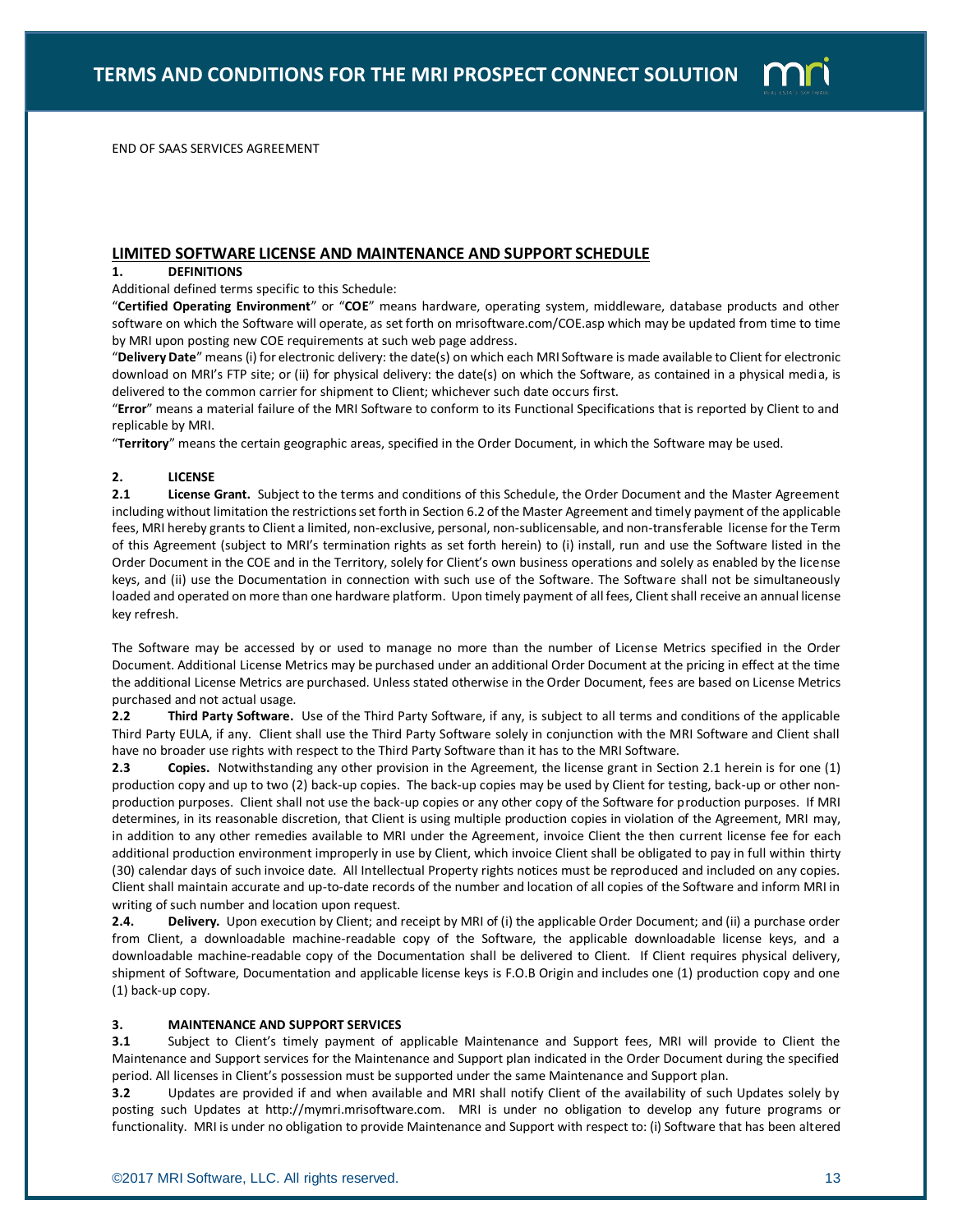

or modified by anyone other than MRI or its licensors; (ii) a release for which Maintenance and Support has been discontinued; (iii) Software used other than in accordance with the Documentation or other than on a COE; (iv) discrepancies that do not significantly impair or affect the operation of the Software; (v) any systems or programs not supplied by MRI; or (vi) Configurations.

For the avoidance of doubt, Updates provided under Maintenance and Support services are subsequent maintenance releases to the standard MRI Software, excluding Upgrades, custom development or Configurations regardless of whether such Configurations are performed by MRI or by Client, Client User or a third party. MRI reserves the right to charge Client for any reintegration work required to make Configurations compatible with future versions/releases.

If an Error was corrected or is not present in a more current version of the Software, MRI shall have no obligation to correct such Errors in prior versions of the Software.

**3.3** Subject to timely payment of the applicable fees, Maintenance and Support is provided for all Software, unless otherwise noted in the Order Document, provided however that with respect to Third Party Software, MRI's obligation is limited to using commercially reasonable efforts to obtain Maintenance and Support from the third party owner of such Software.

**3.4** Maintenance and Support starts on the Effective Date and continues through the expiration of the initial term set forth in the Order Document ("Initial Term"). Following the end of the Initial Term, Maintenance and Support and the license grant under Section 2.1 shall automatically renew for the same length as the Initial Term (each renewal a "Renewal Term"), unless either Party gives written notice at least sixty (60) calendar days prior to the end of the Initial Term or any Renewal Term, as applicable, of its intention to not renew Maintenance and Support and the license grant. The pricing for the first twelve (12) months of any Renewal Term shall be provided in writing by MRI no less than ninety (90) days prior to the end of the Initial Term or any Renewal Term. For purposes of the pricing notice in this Section only, email or first-class mail will suffice. The Initial Term and Renewal Terms are collectively referred to as the "Term".

**3.5** In the event that Client's Maintenance and Support is not renewed and is later reinstated, a reinstatement fee shall be assessed equal to 120% of the aggregate Maintenance and Support fee that would have been payable during the period of lapse. In order to reinstate Maintenance and Support, Client must Upgrade its Software to the most current release and pay for any applicable Upgrade fees.

**3.6** If ordered by Client, Maintenance and Support must be ordered for all Software and all associated License Metrics licensed by Client and its Affiliates. Client may not purchase or renew Maintenance and Support for less than all of the Software licensed by Client.

**3.7** Fees for Maintenance and Support do not include implementation, training and other Professional Services, such as project management, conversion, report writing, and external systems interface development.

**3.8** It is Client's responsibility to ensure that all appropriate users receive initial training services sufficient to enable Client to effectively use the Software. Failure to do so could result in additional Maintenance and Support fees if service requests are deemed excessive as a result of insufficient training, at MRI's discretion.

**3.9** The System will need to be installed on Client's servers and technology infrastructure. If utilizing Professional Services or Maintenance and Support in the installation of the System, Client shall ensure that MRI's assigned technical personnel are able to access the System remotely. Client shall be responsible for providing access through any security measures it deems necessary. MRI alone shall decide whether access to the System is sufficient for Maintenance and Support purposes. Certain functionality of the System may require connections to or interaction with MRI after such System is running on Client's infrastructure, and Client agrees to permit and facilitate such connections and interaction. "System" means the total complement of hardware and Software furnished and/or maintained by MRI.

## **4. WARRANTIES AND DISCLAIMERS**

**4.1 Limited Warranty.** MRI warrants that, for a period of thirty (30) calendar days from the Delivery Date of the initial version of the MRI Software, the MRI Software, as updated and used in accordance with the Documentation and in the COE, will be free of Errors.

**4.2 Remedies.** If the MRI Software does not perform as warranted, MRI shall use commercially reasonable efforts to correct such Errors, as Client's exclusive remedy for any claim under this warranty. Client shall promptly notify MRI in writing of its claim within the warranty period. Provided that such claim is determined by MRI to be MRI's responsibility, MRI shall, within thirty (30) days of its receipt of Client's written notice, (i) correct such Error; (ii) provide Client with a plan reasonably acceptable to Client for correcting the Error; or (iii) if neither (i) nor (ii) can be accomplished with reasonable commercial efforts from MRI, then MRI or Client may terminate the affected MRI Software license and Client will be entitled to a refund of the license fees paid for the affected MRI Software. The preceding warranty cure shall constitute MRI's entire liability and Client's exclusive remedy for cure of the warranty set forth herein. If Client elects not to terminate the license for the affected portion of the MRI Software, Client waives all rights for the applicable warranty cure set forth herein.

**4.3 Exceptions.** MRI is not responsible for any claimed breach of any warranty set forth in this section caused by: (i) modifications made to the MRI Software by anyone other than MRI; (ii) the combination, operation or use of the MRI Software with any items that are not part of the COE; (iii) Client's failure to use any new or corrected versions of the MRI Software made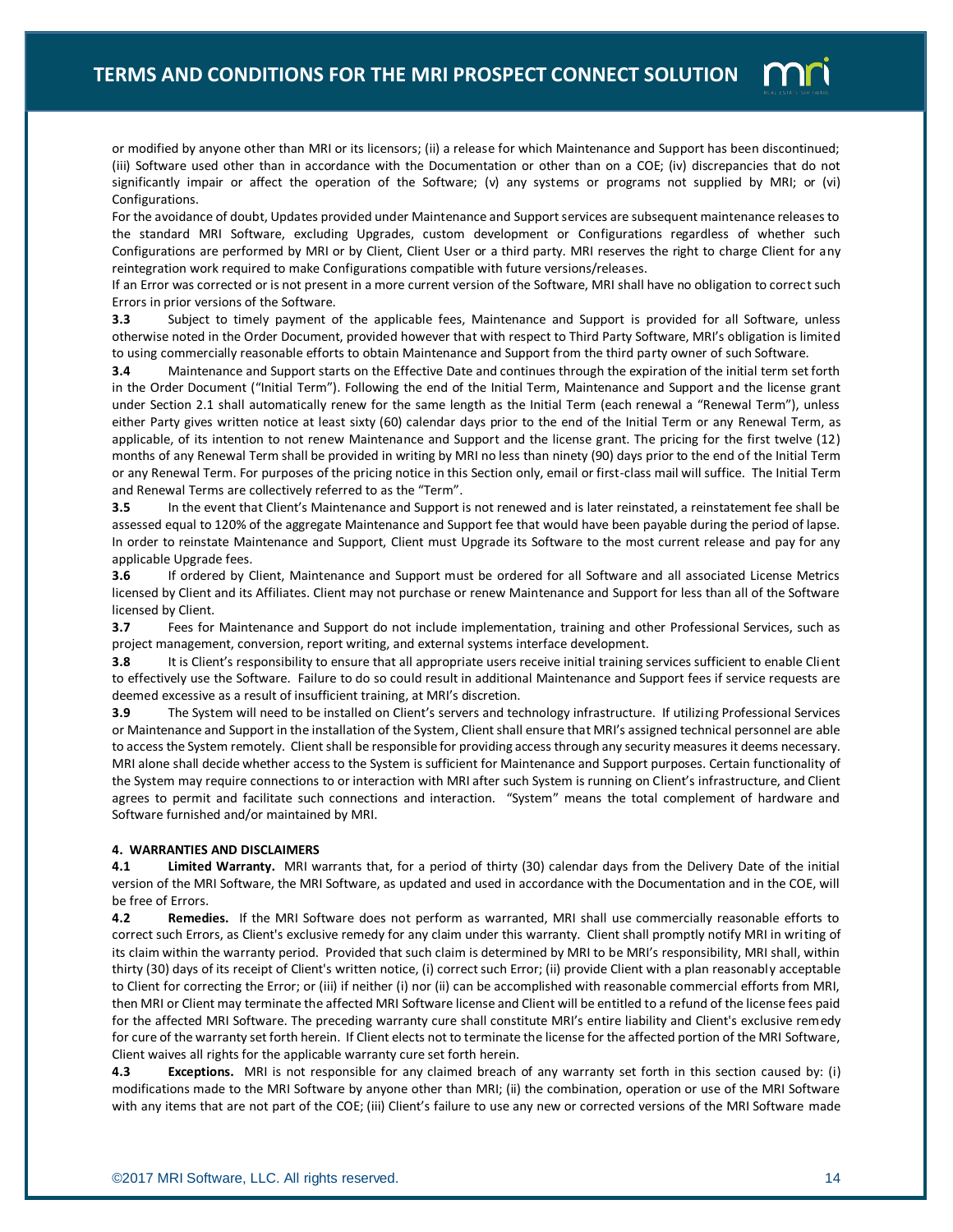

available by MRI; (iv) MRI's adherence to Client's specifications or instructions; (v) Client deviating from the MRI Software operating procedures described in the Documentation or (vi) Errors caused by Configurations.

**4.4 Third Party Software.** MRI warrants that it is an authorized distributor of the Third Party Software.

### **5. TERMINATION**

**5.1**. This Schedule and the licenses granted hereunder may be terminated by either Party for cause in accordance with section 9 of the Master Agreement. Section 1 and 5 hereof and the surviving provisions of the Master Agreement shall survive any such termination.

\*\*\*\*\*\*\*\*\*\*\*\*\*\*\*\*\*\*\*\*\*\*\*\*\*\*\*\*\*\*\*\*\*\*\*\*\*\*\*\*\*\*\*\*\*\*\*\*\*\*\*\*\*\*\*\*\*\*\*\*\*\*\*\*\*\*\*\*\*\*\*\*\*\*\*\*\*\*\*\*\*\*\*\*\*\*\*\*\*\*\*\*

END OF LIMITED SOFTWARE LICENSE AND MAINTENANCE AND SUPPORT SCHEDULE

## **PROFESSIONAL SERVICES SCHEDULE**

#### **1. SERVICES**

**1.1 Work Authorizations/Statements of Work.** MRI will perform the mutually agreed upon Professional Services for Client described in one or more work orders, work authorizations, statements of work or Order Documents (individually and collectively an "SOW") as the parties may agree to in writing from time to time. Each SOW, once executed by the authorized representatives of the parties, shall become a part of the Agreement. Except as expressly stated elsewhere in this Schedule, in the event of a conflict between the terms of this Schedule and the terms of a SOW, the terms of this Schedule shall prevail.

**1.2 Change Orders.** Either party may propose a change order to add to, reduce or change the Professional Services ordered in the SOW. Each change order shall specify the change(s) to the Professional Services or deliverables, and the effect on the time of performance and on the fees owed to MRI, due to the change. Once executed by both parties, a change order shall become a part of the SOW.

**1.3 Costs.** Professional Services shall be provided on a time and materials ("T&M") basis at MRI's T&M rates in effect at the time the Professional Services are performed. On a T&M engagement, if an estimated total amount is stated in the applicable SOW, that amount is solely a good faith estimate for Client's budgeting and MRI's resource scheduling purposes and not a guarantee that the work will be completed for that amount. If Client wishes the MRI personnel to perform Professional Services at Client's site, Client agrees it shall give MRI at least two (2) weeks' prior notice so MRI can make appropriate travel arrangements. Professional Services performed at Client's site shall be billed to Client in minimum increments of eight (8) hours per day per MRI employee. Fees are based on services, including training services, provided during normal MRI business hours, Monday through Friday, 8:00 a.m. - 7:00 p.m. local time (MRI holidays excluded). Professional Services provided by MRI outside of normal MRI business hours will be subject to a premium service charge of one and one-half of the standard MRI list price for such services. Except as otherwise provided in Section 4.1 herein with respect to training services, if Client cancels a Professional Services engagement specified in an approved SOW less than ten (10) business days before the scheduled start date for such Professional Services, Client shall pay twenty-five percent (25%) of the total estimated costs for Professional Services scheduled for performance between five (5) and ten (10) business days of MRI's receipt of Client's cancellation and fifty percent (50%) of any Professional Services scheduled for performance within five (5) business days of such receipt.

**1.4 Delays/Costs Overruns.** In the event of any delay in Client's performance of any of the obligations set forth herein or any other delays caused by Client, the milestones, fees and date(s) set forth in the SOW shall be adjusted on a T&M basis as reasonably necessary to account for such delays, and the adjustment shall be made by change order in accordance with the provisions of Section 1.2 above.

### **2. PROJECT MANAGEMENT**

**2.1 Responsibility.** MRI shall be responsible for securing, managing, scheduling, coordinating and supervising MRI personnel, including its subcontractors, in performing the Professional Services.

**2.2 Cooperation.** Client shall provide MRI with good faith cooperation and access to such information, facilities, personnel and equipment as may be reasonably required by MRI in order to provide the Professional Services, including, but not limited to, providing security access, information, and software interfaces to Client's applications, and Client personnel, as may be reasonably requested by MRI from time to time. Client acknowledges and agrees that MRI's performance is dependent upon the timely and effective satisfaction of Client's responsibilities hereunder and timely decisions and approvals of Client in connection with the Professional Services. MRI shall be entitled to rely on all decisions and approvals of Client.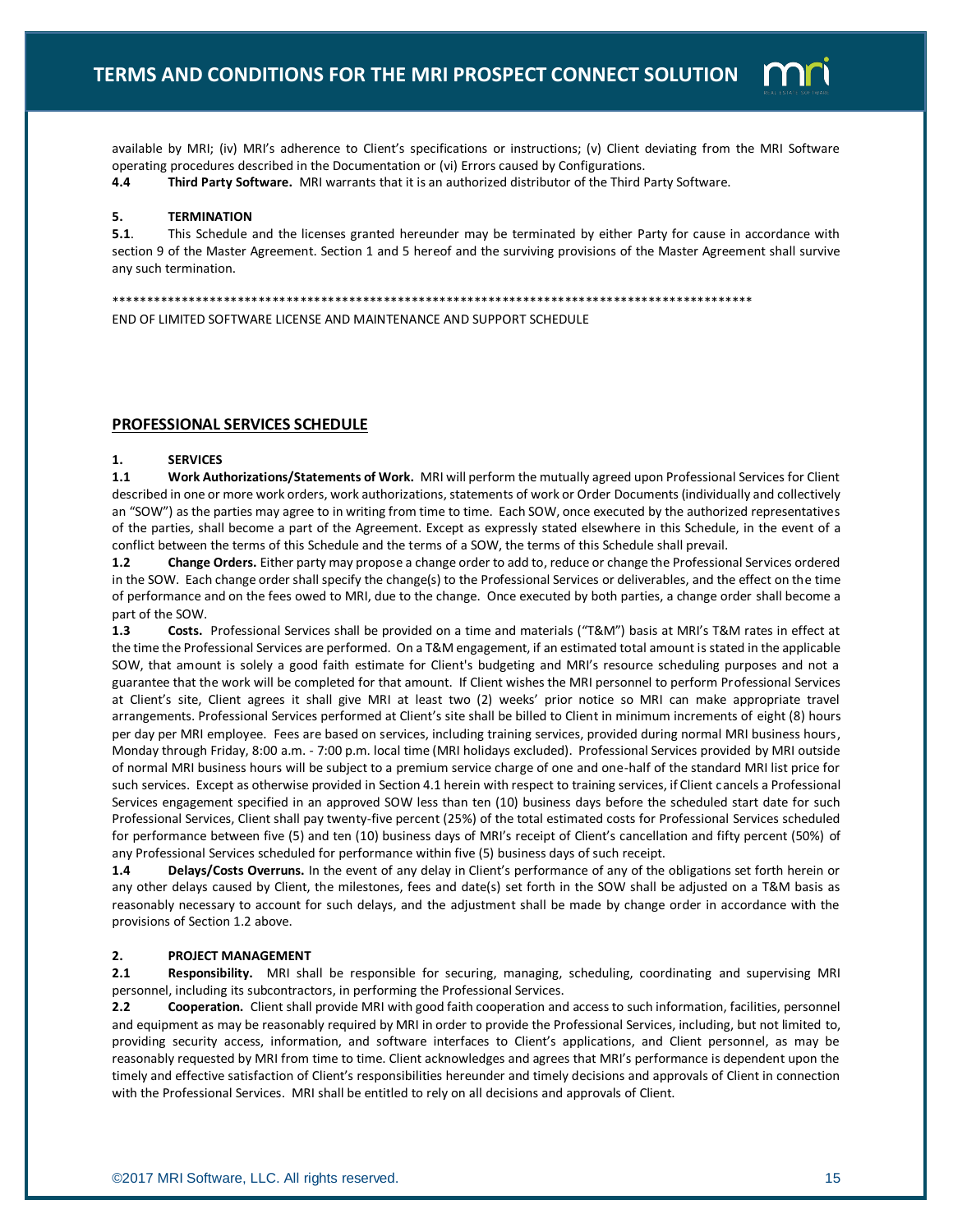

**2.3 Subcontractors.** MRI may subcontract or delegate any work under any SOW to any third party without Client's prior written consent; provided, however, that MRI shall remain responsible for the performance, acts and omissions of any such subcontractors.

**2.4 Client Data.** Client Data must be provided to MRI in a format approved by MRI or additional charges will apply. Client is responsible for the accuracy and completeness of its information and Client Data. MRI's performance is dependent on Client's timely provision of accurate and complete resources and information, including but not limited to detailed, precise and clear specifications for any deliverables.

**2.5 Remote Access.** For installation of the System and for any Support of the System, Client shall ensure that MRI's assigned technical personnel are able to access the System remotely. Client shall be responsible for providing MRI access through any Client security measures. MRI alone shall decide whether access to the System is sufficient for installation purposes. Certain functionality of the System may require connections to or interaction with MRI after such System is running on Client's infrastructure, and Client agrees to permit and facilitate such connections and interaction. "System" means the total complement of hardware and Software furnished and/or maintained by MRI.

**2.6 Testing of Projects.** Client shall test any deliverables, and notify MRI of all deficiencies relative to the applicable specifications for such work set forth in the applicable SOW within thirty (30) calendar days following MRI's delivery of such deliverables to Client ("Notification Period"). Subject to Client's timely notification and provided that the deficiencies are MRI's responsibility, MRI will re-perform the applicable Professional Services as required to meet the applicable specifications at no additional charge.

## **3. LICENSE AND OWNERSHIP**

**3.1** Ownership. Without prejudice to the provisions of Section 6 (Limited Rights and Ownership) of the Master Agreement, all Intellectual Property including all copies thereof in any Software, other products furnished by MRI and the results of the Professional Services performed by MRI including (without limitation) all deliverables, documentation, training materials, Configurations and all Intellectual Property embodied therein shall, subject to Section 3.2 below, vest solely and absolutely in MRI or its licensors. MRI may access the System remotely in order to copy Configurations to the Software or to otherwise ensure Client's compliance with the terms of this Section 3.1 and the Agreement.

**3.2 Limited License.** MRI grants Client, upon full payment of the applicable fees and charges, during the Term and subject to the restrictions set forth in Section 6.2 of the Master Agreement, a personal, nontransferable, nonexclusive, nonsublicensable, limited license to use the deliverables solely for Client's own internal business needs.

## **4. SUPPLEMENTAL TERMS FOR TRAINING SERVICES**

**4.1 General.** "Training Courses" are defined as: classroom-based, live virtual, and/or self-paced e-learning courses provided by MRI's training division called MRI Learning Solutions. Training Courses and their respective prices, policies and schedules are subject to change without notice. Training Courses shall be provided by MRI to Client pursuant to the terms of an SOW. "Named Users" as used herein are defined as Client Users listed in the SOW that shall be eligible to receive Training Courses.

## **4.2 Cancellation and Transfer Policies.**

**4.2.1 Client Training Course Cancellation Policy.** "Client Training Courses" means non-publicly offered Training Courses delivered specifically for Client and held at a mutually agreed upon time and location. Client Training Courses may be delivered in a physical classroom at a location determined by mutual agreement or through a live virtual classroom. Details regarding delivering Client Training Courses shall be set forth in an approved SOW. For Client Training Courses to be provided at an onsite classroom that are canceled by Client: (i) ten (10) or more business days prior to the course start date, MRI will provide a full refund or credit; or (ii) within the ten (10) business day period before the course start date, fifty percent (50%) of the course fee will be forfeited and MRI will provide the remainder as a refund or credit.

**4.2.2 Physical Classroom Public Training Course Cancellation Policy.** "Public Training Courses" means publicly offered Training Courses that are not delivered specifically for Client. Public Training Courses may be delivered in a physical classroom or through a live virtual classroom. Registered attendees for a physical classroom Public Training Course who cancel less than ten (10) business days prior to the course start date will forfeit all applicable Training Course fees; however, transfers to another person are permitted up to one (1) business day prior to the course start date. In order to transfer a physical classroom Public Training Course attendance spot, contact MRI Learning Solutions at 1.800.321.8770 ext. 1 or email learning@mrisoftware.com. MRI reserves the right to cancel any physical classroom Public Training Course class up to ten (10) business days prior to the course start date for any reason. If MRI cancels a physical classroom Public Training Course class and is unable to reschedule the attendee, MRI will refund to such attendee all applicable Training Course fees. MRI assumes no responsibility for non-refundable airline tickets or other expenses that may be incurred due to cancellation of a physical classroom Public Training Course.

**4.2.3 Live Virtual Classroom Public Training Course Cancellation Policy.** Registered attendees for a live virtual classroom Public Training Course program will receive a web-conferencing invitation on the day prior to the start of the program. Registered attendees who cancel less than twenty-four (24) hours before the scheduled start date and time will not be refunded any applicable Training Course fees. However, transfers to another person are permitted up to the starting time of the program. In order to transfer a live virtual classroom Public Training Course attendance spot, contact MRI Learning Solutions at